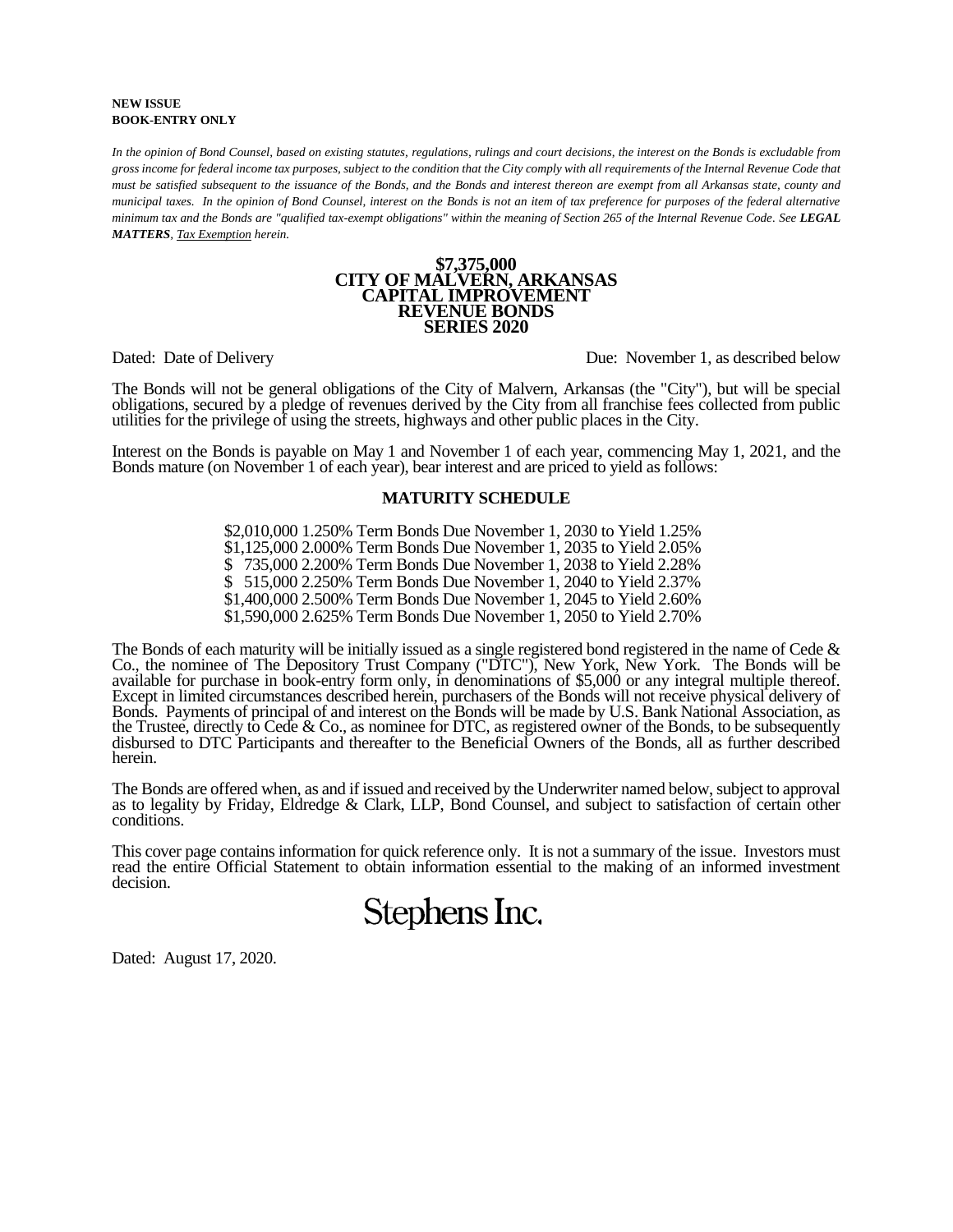No dealer, broker, salesman or other person has been authorized by the City or the Underwriter to give any information or to make any representations, other than those contained in this Official Statement, and, if given or made, such other information or representations must not be relied upon as having been authorized by any of the foregoing. This Official Statement does not constitute an offer to sell or other solicitation of an offer to buy, nor shall there be any sale of the Bonds by any persons in any state in which it is unlawful for such person to make such offer, solicitation or sale. The information and expressions of opinion herein are subject to change without notice, and neither the delivery of this Official Statement nor any sale made hereunder shall under any circumstances create any implication that there has been no change in the affairs of the City since the date hereof.

## CONTENTS OF OFFICIAL STATEMENT

Page

| INTRODUCTION TO THE OFFICIAL STATEMENT                                                                                                                                                                                                                                                                                  | $\mathbf{1}$                                                                                            |
|-------------------------------------------------------------------------------------------------------------------------------------------------------------------------------------------------------------------------------------------------------------------------------------------------------------------------|---------------------------------------------------------------------------------------------------------|
| <b>THE BONDS</b>                                                                                                                                                                                                                                                                                                        | $\overline{2}$                                                                                          |
| <b>Book-Entry Only System</b><br>Generally<br>Redemption<br><b>Optional Redemption</b><br><b>Mandatory Sinking Fund Redemption</b><br>Purpose for Bonds<br>Security<br>COVID-19 Disclosure                                                                                                                              | $\overline{c}$<br>$\overline{4}$<br>$\overline{4}$<br>5<br>5<br>$\overline{7}$<br>$\boldsymbol{7}$<br>8 |
| THE CITY AND THE COUNTY                                                                                                                                                                                                                                                                                                 | 8                                                                                                       |
| Location<br>Population<br>Transportation<br>Government<br><b>Medical Facilities</b><br>Education<br><b>Financial Institutions</b><br>Economy<br>Litigation<br>County Economic Data<br><b>Building Permits</b><br><b>Assessed Value</b>                                                                                  | 8<br>9<br>9<br>$\mathbf{9}$<br>9<br>9<br>9<br>10<br>10<br>10<br>11<br>11                                |
| THE AUTHORIZING ORDINANCE                                                                                                                                                                                                                                                                                               | 11                                                                                                      |
| General Covenants to Charge Franchise Fees<br><b>Franchise Fee Fund</b><br>Bond Fund and Debt Service Reserve<br><b>Additional Parity Bonds</b><br>Records and Accounts; Audits<br><b>Default and Remedies</b><br>Defeasance<br><b>Amendment of Authorizing Ordinance</b><br>The Trustee<br>Investments<br>Nonarbitrage | 11<br>12<br>12<br>13<br>13<br>13<br>14<br>15<br>15<br>16<br>16                                          |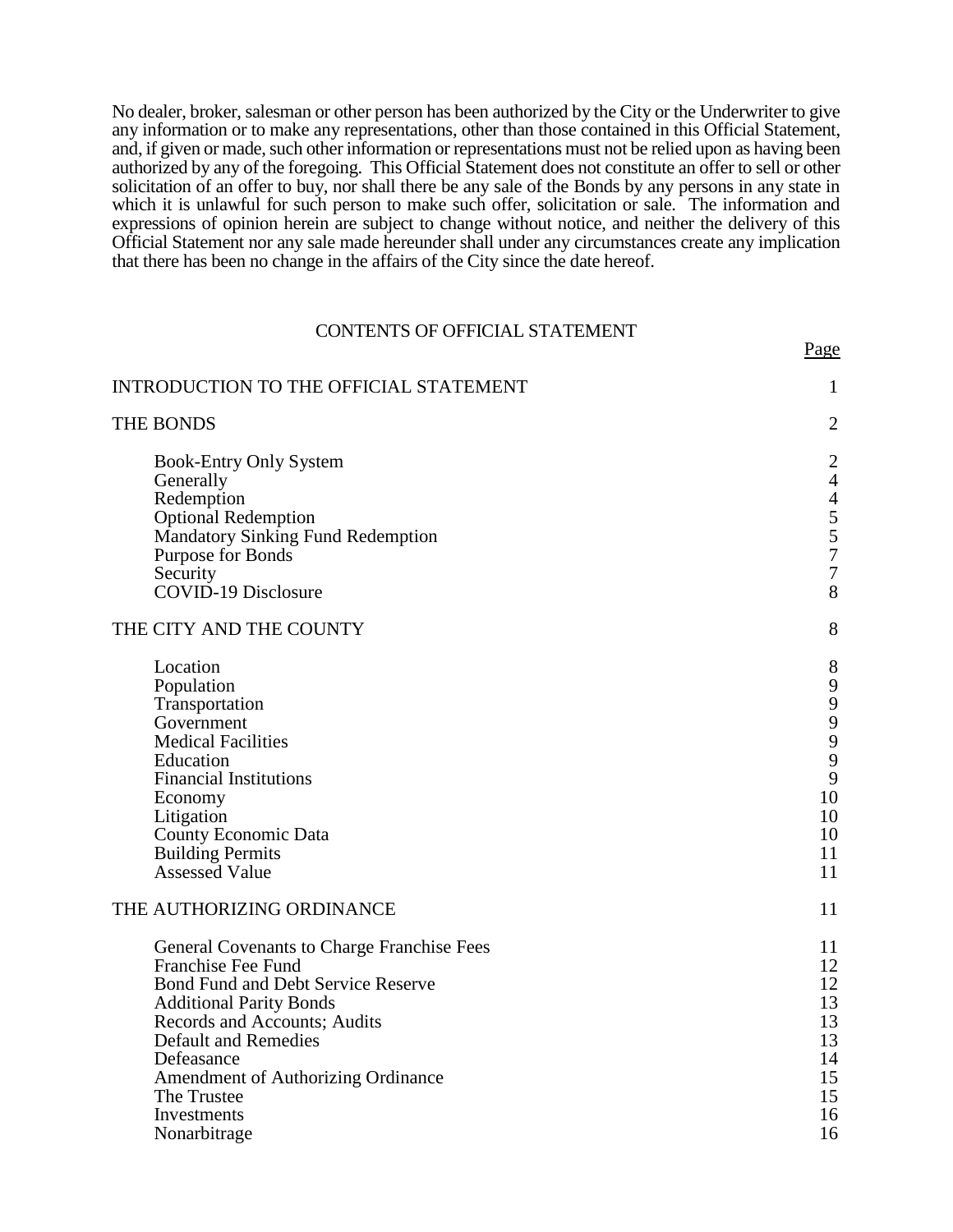| CONTINUING DISCLOSURE AGREEMENT                                                                                                                                                                                                                                                                                                                                                                                    | 16                                                                   |
|--------------------------------------------------------------------------------------------------------------------------------------------------------------------------------------------------------------------------------------------------------------------------------------------------------------------------------------------------------------------------------------------------------------------|----------------------------------------------------------------------|
| Purpose of the Continuing Disclosure Agreement<br>Definitions<br>Provision of Annual Report<br><b>Content of Annual Reports</b><br><b>Reporting of Significant Events</b><br><b>Termination of Reporting Obligation</b><br><b>Dissemination Agent</b><br>Amendment; Waiver<br><b>Additional Information</b><br>Default<br>Duties of Trustee and Dissemination Agent and Right of Indemnity<br><b>Beneficiaries</b> | 16<br>16<br>17<br>18<br>18<br>19<br>19<br>19<br>20<br>20<br>20<br>20 |
| <b>FINANCIAL INFORMATION</b>                                                                                                                                                                                                                                                                                                                                                                                       | 21                                                                   |
| <b>DEBT SERVICE COVERAGE</b>                                                                                                                                                                                                                                                                                                                                                                                       | 22                                                                   |
| DEBT SERVICE REQUIREMENTS                                                                                                                                                                                                                                                                                                                                                                                          | 23                                                                   |
| <b>LEGAL MATTERS</b>                                                                                                                                                                                                                                                                                                                                                                                               | 23                                                                   |
| <b>Legal Proceedings</b><br><b>Legal Opinions</b><br><b>Tax Exemption</b>                                                                                                                                                                                                                                                                                                                                          | 23<br>23<br>24                                                       |
| <b>MISCELLANEOUS</b>                                                                                                                                                                                                                                                                                                                                                                                               | 25                                                                   |
| <b>Enforceability of Remedies</b><br>Underwriting<br>Information in the Official Statement                                                                                                                                                                                                                                                                                                                         | 25<br>26<br>26                                                       |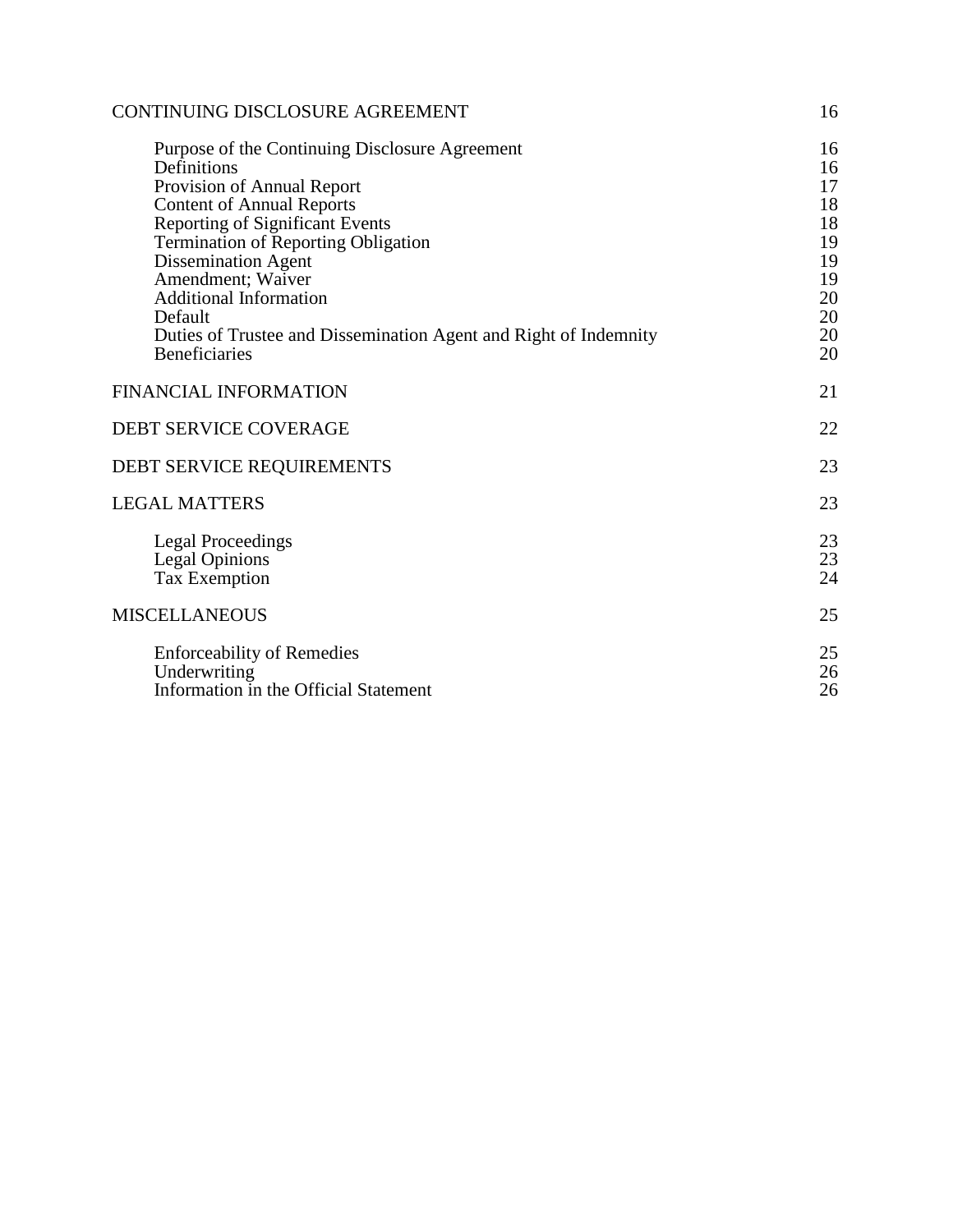## **OFFICIAL STATEMENT**

### **\$7,375,000 CITY OF MALVERN, ARKANSAS CAPITAL IMPROVEMENT REVENUE BONDS SERIES 2020**

## **INTRODUCTION TO THE OFFICIAL STATEMENT**

This Introduction is subject in all respects to the more complete information contained in this Official Statement. The offering of the Bonds to potential investors is made only by means of the entire Official Statement, including the cover page hereof. A full review should be made of the entire Official Statement, as well as the Authorizing Ordinance described herein.

This Official Statement is provided to furnish certain information in connection with the issuance by the City of Malvern, Arkansas (the "City") of its Capital Improvement Revenue Bonds, Series 2020 in the aggregate principal amount of \$7,375,000 (the "Bonds"). The Bonds are being issued to finance costs of police, fire and street improvements (the "Improvements"), to fund a debt service reserve and to pay expenses of issuing the Bonds. See **THE BONDS,** Purpose for Bonds.

The City is a city of the first class organized under the laws of the State of Arkansas (the "State") located in Hot Spring County, Arkansas (the "County"). The City is authorized and empowered under the laws of the State, including particularly Title 14, Chapter 164, Subchapter 4 of the Arkansas Code of 1987 Annotated (the "Authorizing Legislation"), to issue revenue bonds and to expend the proceeds thereof for the intended purposes. See **THE CITY AND THE COUNTY**.

The Bonds are not general obligations of the City, but are special obligations secured solely by a pledge of the revenues derived by the City from all franchise fees collected from public utilities for the privilege of using the streets, highways and other public places in the City pursuant to the authority contained in Title 14, Chapter 200, Sections 101 through 112 and Title 23, Chapter 19, Subchapters 201 through 210 of the Arkansas Code of 1987 Annotated (the "Pledged Revenues").

The Bonds are being issued pursuant to and in full compliance with the Constitution and laws of the State, particularly the Authorizing Legislation, and Ordinance No. \_\_\_\_\_\_\_\_\_\_\_\_, adopted August 10, State, particularly the Authorizing Legislation, and Ordinance No. 2020 (the "Authorizing Ordinance"). See **THE AUTHORIZING ORDINANCE**.

The Bonds will be initially issued in book-entry form and purchasers of Bonds will not receive certificates representing their interest in the Bonds purchased. See **THE BONDS**, Book-Entry Only System. The Bonds will contain such other terms and provisions as described herein. See **THE BONDS**, Generally.

The Bonds are issuable only as fully registered bonds, without coupons, in the denomination of \$5,000 or any integral multiple thereof. Interest is payable May 1, 2021, and semiannually thereafter on each May 1 and November 1. Payment of principal of the Bonds will be made to the owners of the Bonds at the principal office of U.S. Bank National Association (the "Trustee"), and payment of interest on Bonds shall be by check of the Trustee to the registered owner as shown on the Bond registration book of the City maintained by the Trustee. The record date for payment of interest on the Bonds shall be the fifteenth day of the calendar month next preceding each interest payment date. See **THE BONDS**.

The Bonds are subject to extraordinary redemption from proceeds of the Bonds not needed for the purposes intended. The Bonds are subject to optional redemption on and after November 1, 2025. The Bonds shown as Term Bonds on the cover page of this Official Statement are subject to mandatory sinking fund redemption as described herein. The Trustee shall give at least thirty (30) days notice of redemption. See **THE BONDS,** Redemption.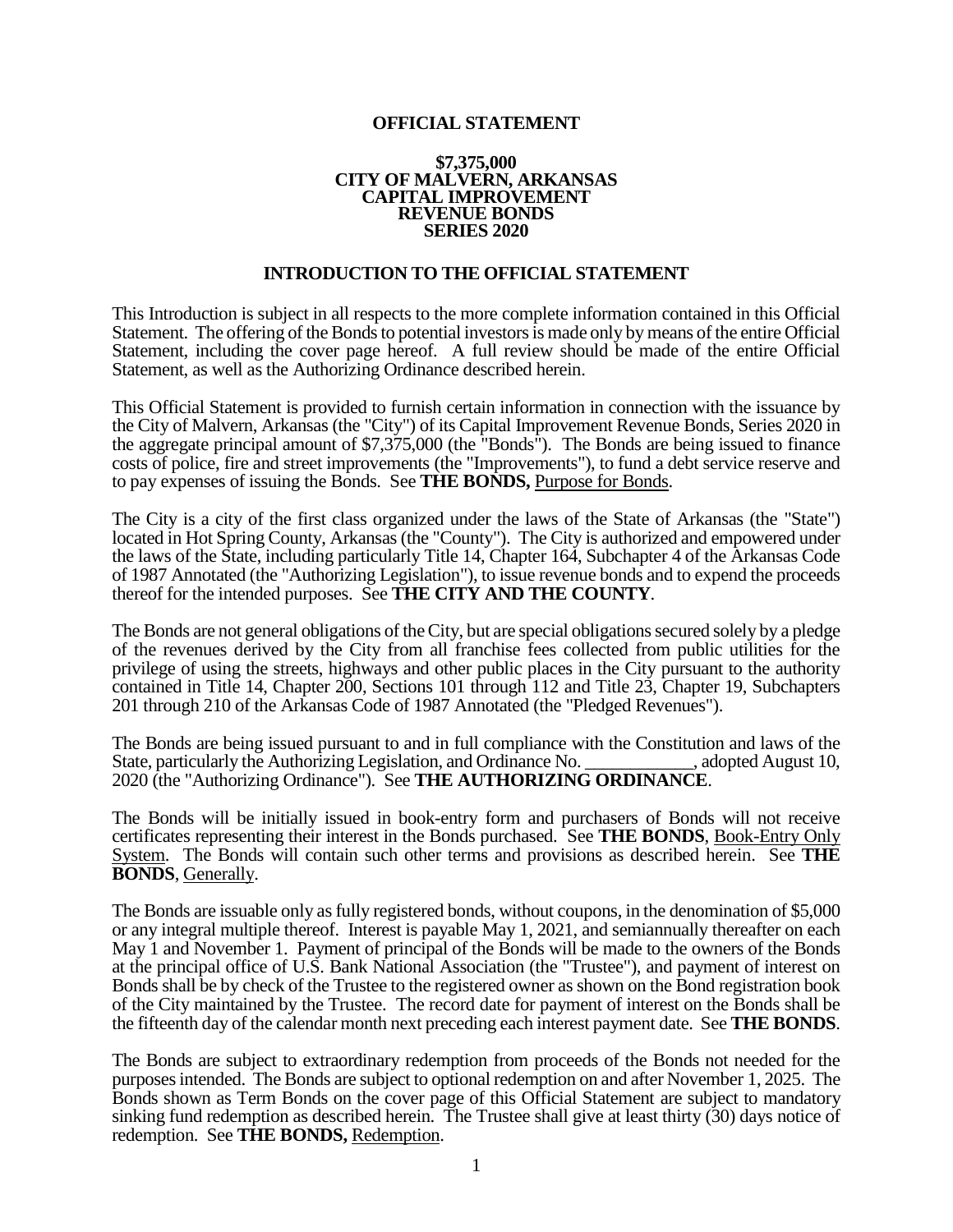Under existing law and assuming compliance with certain covenants described herein, (i) interest on the Bonds is excludable from gross income for federal income tax purposes, (ii) interest on the Bonds is not an item of tax preference for purposes of the federal alternative minimum tax, (iii) the Bonds are "qualified tax-exempt obligations" within the meaning of Section 265 of the Internal Revenue Code of 1986, as amended (the "Code"), and (iv) the Bonds and interest thereon are exempt from all State, county and municipal taxes. See **LEGAL MATTERS**, Tax Exemption.

It is expected that the Bonds will be available for delivery on or about September 23, 2020, through the facilities of the Depository Trust Company, in New York, New York.

The City and the Trustee have entered into a Continuing Disclosure Agreement in order to assist the Underwriter in complying with Securities and Exchange Commission Rule 15c2-12(b)(5) (the "Continuing Disclosure Agreement"). See **CONTINUING DISCLOSURE AGREEMENT**.

This Official Statement speaks only as of its date, and the information contained herein is subject to change. Copies of the Authorizing Ordinance and the Continuing Disclosure Agreement summarized herein are available upon request from Stephens Inc., 111 Center Street, Little Rock, Arkansas 72201, Attention: Public Finance.

## **THE BONDS**

Book-Entry Only System. The Depository Trust Company ("DTC"), New York, New York, or its successor, will act as securities depository for the Bonds. The Bonds will each be issued as fullyregistered securities registered in the name of Cede & Co. (DTC's partnership nominee) or such other name as may be requested by an authorized representative of DTC. One fully-registered Bond certificate for each maturity will be issued in the principal amount of the maturity, and will be deposited with DTC.

DTC is a limited-purpose trust company organized under the New York Banking Law, a "banking organization" within the meaning of the New York Banking Law, a member of the Federal Reserve System, a "clearing corporation" within the meaning of the New York Uniform Commercial Code, and a "clearing agency" registered pursuant to the provisions of Section 17A of the Securities Exchange Act of 1934. DTC holds securities that its participants ("Direct Participants") deposit with DTC. DTC also facilitates the post-trade settlement among Direct Participants of sales and other securities transactions in deposited securities, through electronic computerized book-entry transfers and pledges between Direct Participants' accounts. This eliminates the need for physical movement of securities certificates. Direct Participants include both U.S. and non-U.S. securities brokers and dealers, banks, trust companies, clearing corporations, and certain other organizations. DTC is a wholly-owned subsidiary of The Depository Trust & Closing Corporation ("DTCC"). DTCC is the holding company for DTC, National Securities Clearing Corporation and Fixed Income Clearing Corporation, all of which are registered clearing agencies. DTCC is owned by the users of its regulated subsidiaries. Access to the DTC system is also available to others such as both U.S. and non-U.S. securities brokers and dealers, banks, trust companies and clearing corporations that clear through or maintain a custodial relationship with a Direct Participant, either directly or indirectly ("Indirect Participants"). The DTC Rules applicable to its Participants are on file with the Securities and Exchange Commission. More information about DTC can be found at [www.dtcc.com](http://www.dtcc.com/) and www.dtc.org.

Purchases of Bonds under the DTC system must be made by or through Direct Participants, which will receive a credit for the Bonds on DTC's records. The ownership interest of each actual purchaser of each Bond (referred to herein as "Beneficial Owner") is in turn to be recorded on the Direct and Indirect Participants' records. Beneficial Owners will not receive written confirmation from DTC of their purchase. Beneficial Owners are, however, expected to receive written confirmations providing details of the transaction, as well as periodic statements of their holdings, from the Direct or Indirect Participant through which the Beneficial Owner entered into the transaction. Transfers of ownership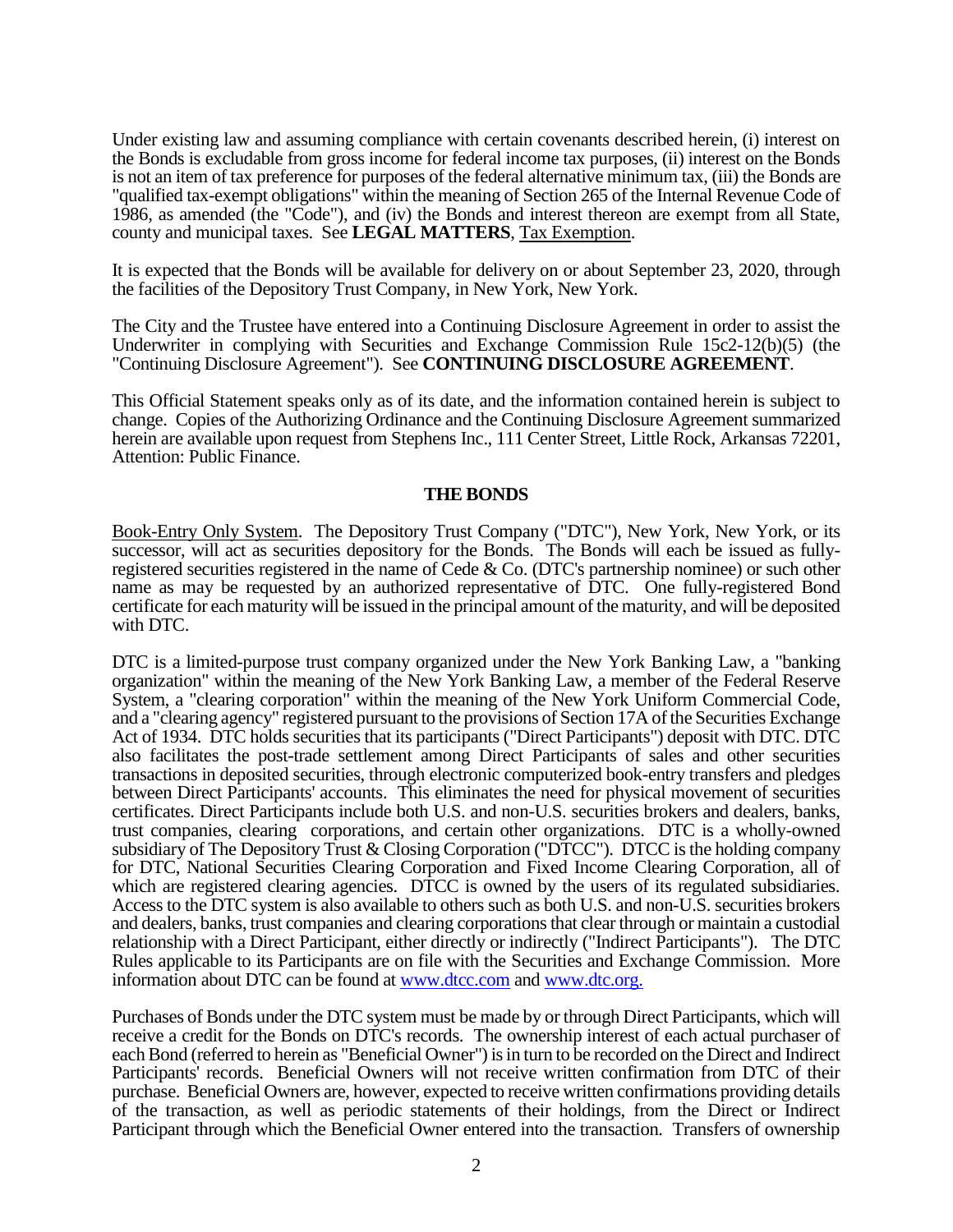interests in the Bonds are to be accomplished by entries made on the books of Participants acting on behalf of Beneficial Owners. Beneficial Owners will not receive certificates representing their ownership interest in Bonds, except in the event that use of the book-entry system for the Bonds is discontinued.

To facilitate subsequent transfers, all Bonds deposited by Direct Participants with DTC are registered in the name of DTC's partnership nominee, Cede & Co. or such other name as may be requested by an authorized representative of DTC. The deposit of Bonds with DTC and their registration in the name of Cede & Co. or such other DTC nominee do not effect any change in beneficial ownership. DTC has no knowledge of the actual Beneficial Owners of the Bonds; DTC's records reflect only the identity of the Direct Participants to whose accounts such Bonds are credited, which may or may not be the Beneficial Owners. Direct and Indirect Participants will remain responsible for keeping account of their holdings on behalf of their customers.

Conveyance of notices and other communications by DTC to Direct Participants, by Direct Participants to Indirect Participants and by Direct Participants and Indirect Participants to Beneficial Owners will be governed by arrangements among them, subject to any statutory or regulatory requirements as may be in effect from time to time.

Redemption notices will be sent to Cede  $&$  Co. If fewer than all of the Bonds are being redeemed, DTC's practice is to determine by lot the amount of the interest of each Direct Participant to be redeemed.

Neither DTC nor Cede & Co. (nor any other DTC nominee) will consent or vote with respect to the Bonds unless authorized by a Direct Participant in accordance with DTC's MMI Procedures. Under its usual procedures, DTC mails an Omnibus Proxy to the City as soon as possible after the record date. The Omnibus Proxy assigns Cede & Co.'s consenting or voting rights to those Direct Participants to whose accounts the Bonds are credited on the record date (identified in a listing attached to the Omnibus Proxy).

Principal, interest and premium, if any, payments on the Bonds will be made to Cede  $\&$  Co., or such other nominee as may be requested by an authorized representative of DTC. DTC's practice is to credit Direct Participants' accounts upon DTC's receipt of funds and corresponding detail information from the City or Trustee, on the payable date in accordance with their respective holdings shown on DTC's records. Payments by Participants to Beneficial Owners will be governed by standing instructions and customary practices, as is the case with securities held for the accounts of customers in bearer form or registered in "street name," and will be the responsibility of such Participant and not of DTC, the Trustee, or the City, subject to any statutory or regulatory requirements as may be in effect from time to time. Payment of principal, interest and premium, if any, to Cede & Co. (or such other nominee as may be requested by an authorized representative of DTC) is the responsibility of the Trustee, disbursement of such payments to Direct Participants will be the responsibility of DTC, and disbursement of such payments to the Beneficial Owners shall be the responsibility of Direct and Indirect Participants.

DTC may discontinue providing its services as securities depository with respect to the Bonds at any time by giving reasonable notice to the City or the Trustee. Under such circumstances, in the event that a successor securities depository is not obtained, Bonds are required to be printed and delivered. The City may decide to discontinue use of the system of book-entry transfers through DTC (or a successor securities depository). In that event, Bonds will be printed and delivered.

The information concerning DTC and DTC's book-entry system set forth above has been obtained from DTC. Neither the Underwriter nor the City make any representation or warranty regarding the accuracy or completeness thereof.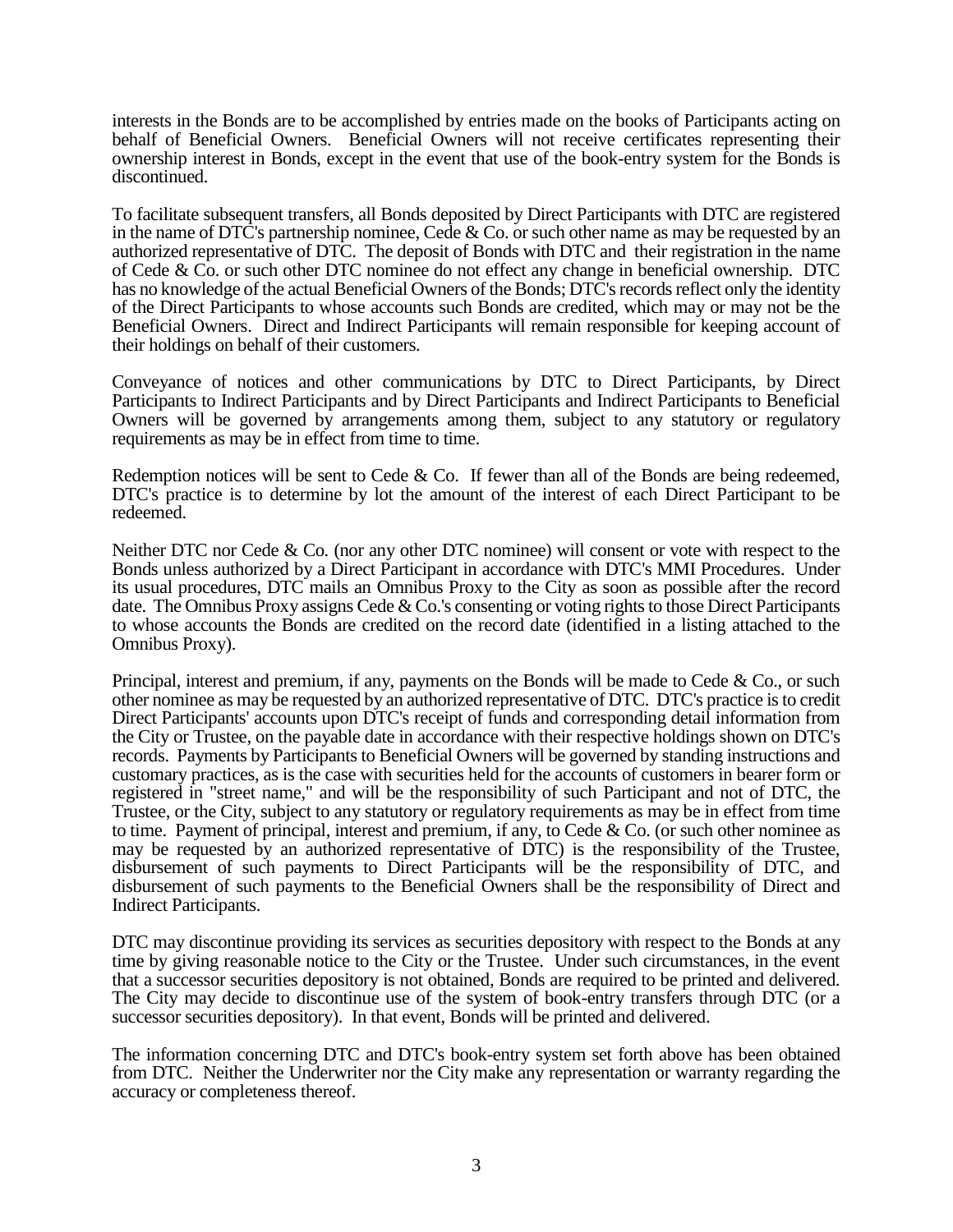**So long as the Bonds are in book-entry only form, Cede & Co., as nominee for DTC, will be treated as the sole owner of the Bonds for all purposes under the Authorizing Ordinance, including receipt of all principal of and interest on the Bonds, receipt of notices, voting and requesting or directing the Trustee to take or not to take, or consenting to, certain actions under the Authorizing Ordinance. The City and the Trustee have no responsibility or obligation to the Participants or the Beneficial Owners with respect to (a) the accuracy of any records maintained by DTC or any Participant; (b) the payment by any Participant of any amount due to any Beneficial Owner in respect of the principal of and interest on the Bonds; (c) the delivery or timeliness of delivery by any Participant of any notice to any Beneficial Owner which is required or permitted under the terms of the Authorizing Ordinance to be given to owners of Bonds; or (d) other action taken by DTC or Cede & Co. as owner of the Bonds.**

Generally. The Bonds shall be dated, mature and bear interest and interest is payable on the Bonds as set forth on the cover page hereof. The Bonds are issuable in the form of registered Bonds without coupons in the denomination of \$5,000 each or any integral multiple thereof, interchangeable in accordance with the provisions of the Authorizing Ordinance. In the event any Bond is mutilated, lost or destroyed, the City shall, if not then prohibited by law, execute and the Trustee may authenticate a new Bond in accordance with the provisions therefor in the Authorizing Ordinance.

Each Bond is transferable by the registered owner thereof or by his attorney duly authorized in writing at the principal office of the Trustee. Upon such transfer a new fully registered Bond or Bonds of the same maturity, of authorized denomination or denominations, for the same aggregate principal amount will be issued to the transferee in exchange therefor.

No charge shall be made to any owner of any Bond for the privilege of registration, but any owner of any Bond requesting any such registration shall pay any tax or other governmental charge required to be paid with respect thereto. Except as otherwise provided in the immediately preceding sentence, the cost of preparing each new Bond upon each exchange or transfer and any other expenses of the City or the Trustee incurred in connection therewith shall be paid by the City. Neither the City nor the Trustee shall be required to transfer or exchange any Bonds selected for redemption in whole or in part.

The person in whose name any Bond shall be registered shall be deemed and regarded as the absolute owner thereof for all purposes, and payment of or on account of the principal or premium, if any, or interest of any Bond shall be made only to or upon the order of the registered owner thereof or his legal representative, but such registration may be changed as hereinabove provided. All such payments shall be valid and effectual to satisfy and discharge the liability upon such Bond to the extent of the sum or sums so paid.

In any case where the date of maturity of interest on or principal of the Bonds or the date fixed for redemption of any Bonds shall be a Saturday or Sunday or shall be in the State a legal holiday or a day on which banking institutions are authorized by law to close, then payment of interest or principal (and premium, if any) need not be made on such date but may be made on the next succeeding business day not a Saturday or Sunday or a legal holiday or a day upon which banking institutions are authorized by law to close with the same force and effect as if made on the date of maturity or the date fixed for redemption, and no interest shall accrue for the period after the date of maturity or date fixed for redemption.

Redemption. The Bonds are subject to extraordinary, optional and mandatory sinking fund redemption prior to maturity as follows:

(1) *Extraordinary Redemption*. The Bonds must be redeemed from proceeds of the Bonds not needed for the purposes intended, on any interest payment date, in whole or in part, at a price equal to the principal amount being redeemed plus accrued interest to the redemption date, in inverse order of maturity (and by lot within a maturity in such manner as the Trustee may determine).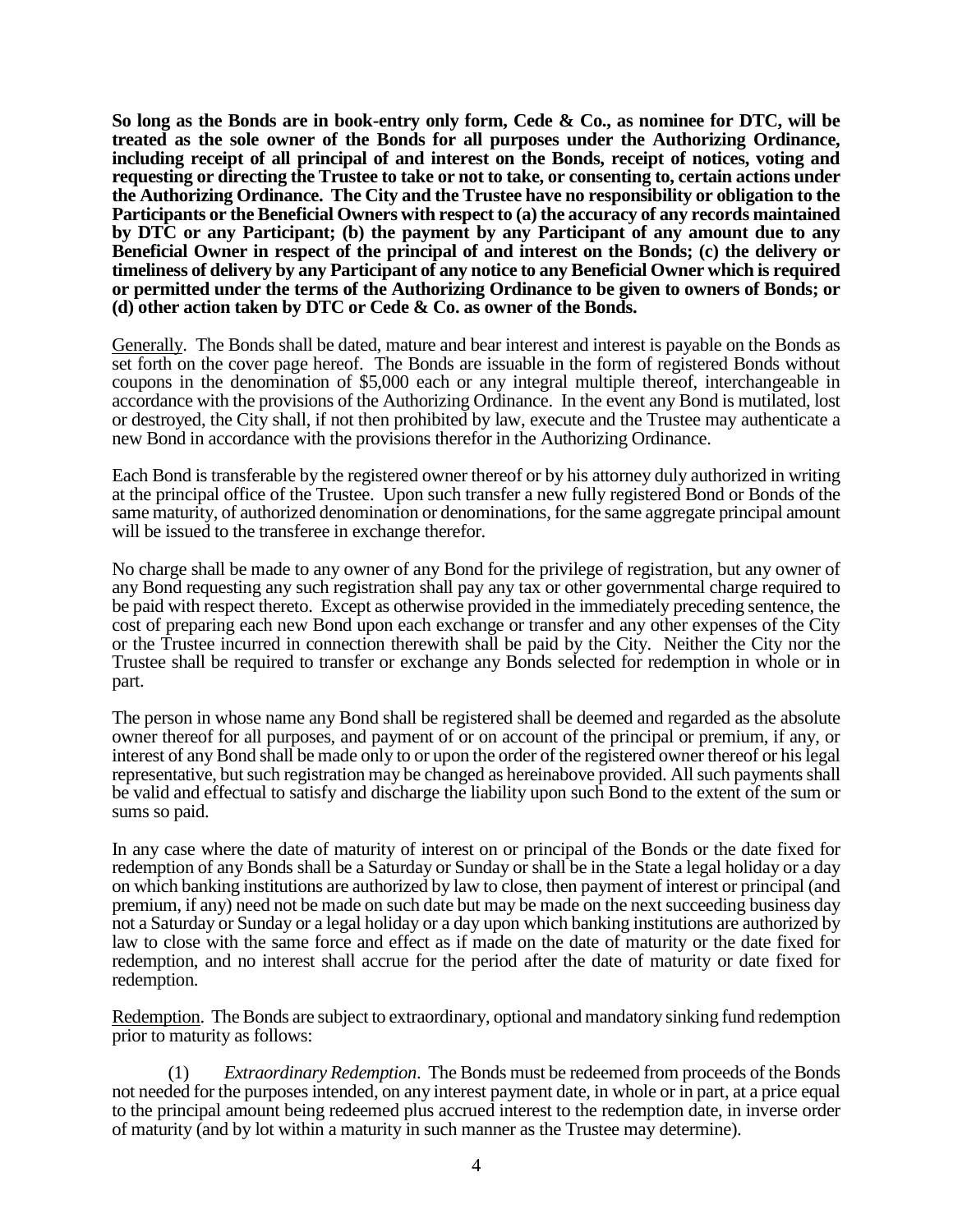(2) O*ptional Redemption*. The Bonds are also subject to redemption on and after November 1, 2025, at the option of the City, from funds from any source, in whole or in part at any time at a redemption price equal to the principal amount being redeemed plus accrued interest to the redemption date. If fewer than all of the Bonds shall be called for redemption, the particular maturities to be redeemed shall be selected by the City in its discretion. If fewer than all of the Bonds of any one maturity shall be called for redemption, the particular Bonds or portion thereof to be redeemed from such maturity shall be selected by lot by the Trustee.

(3) *Mandatory Sinking Fund Redemption*. To the extent not previously redeemed, the Bonds are subject to mandatory sinking fund redemption by lot in such manner as the Trustee shall determine, on November 1 in the years and in the amounts set forth below, at a redemption price equal to the principal amount being redeemed plus accrued interest to the date of redemption:

| Year            |           |
|-----------------|-----------|
| (November 1)    | Amount    |
|                 |           |
| 2021            | \$175,000 |
| 2022            | 195,000   |
| 2023            | 195,000   |
| 2024            | 200,000   |
| 2025            | 200,000   |
| 2026            | 205,000   |
| 2027            | 205,000   |
| 2028            | 210,000   |
| 2029            | 210,000   |
| 2030 (maturity) | 215,000   |
|                 |           |

#### Bonds Maturing November 1, 2030

## Bonds Maturing November 1, 2035

| Year            |           |
|-----------------|-----------|
| (November 1)    | Amount    |
|                 |           |
| 2031            | \$215,000 |
| 2032            | 220,000   |
| 2033            | 225,000   |
| 2034            | 230,000   |
| 2035 (maturity) | 235,000   |

#### Bonds Maturing November 1, 2038

| Year            |           |
|-----------------|-----------|
| (November 1)    | Amount    |
| 2036            | \$240,000 |
| 2037            | 245,000   |
| 2038 (maturity) | 250,000   |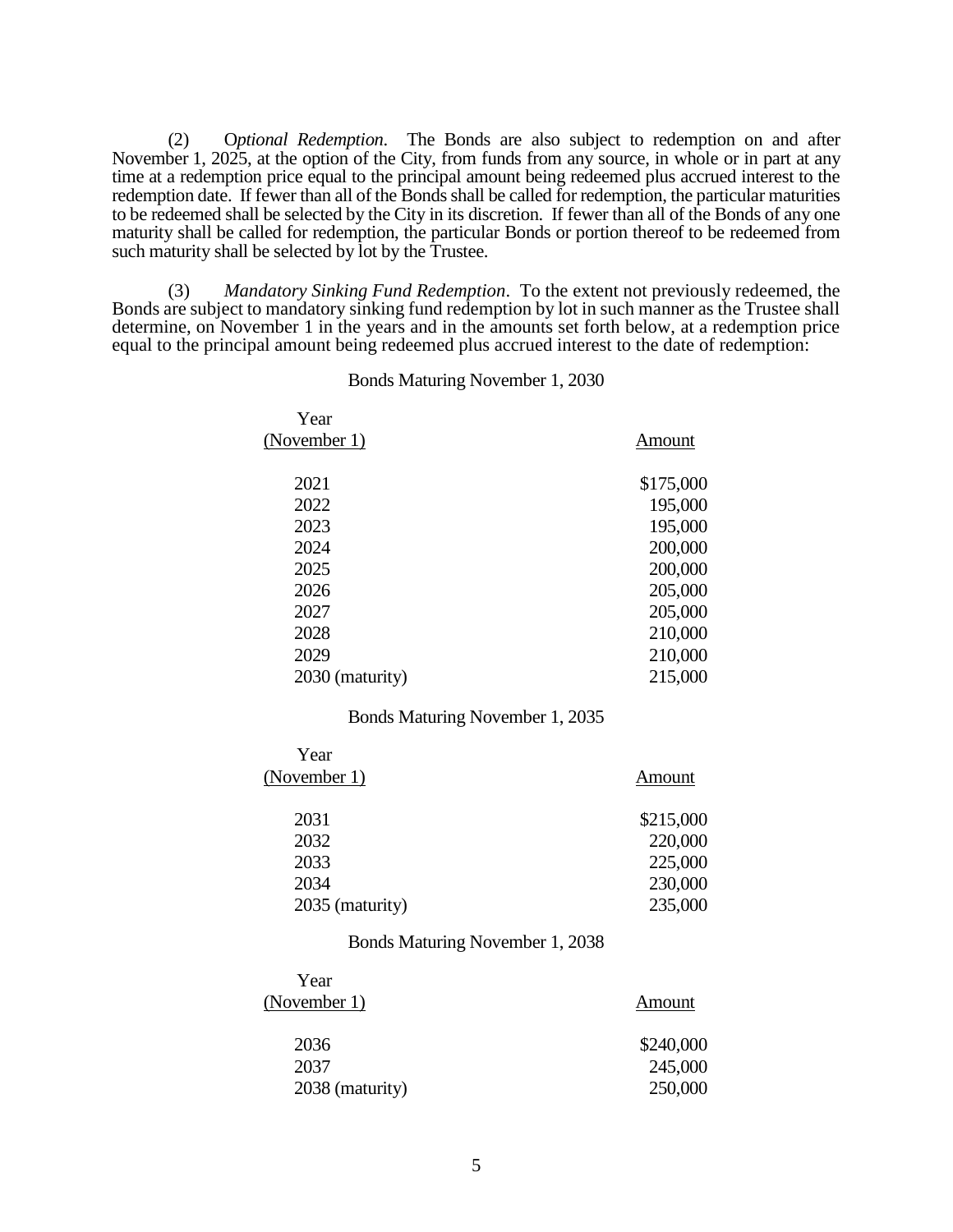#### Bonds Maturing November 1, 2040

| Year            |           |
|-----------------|-----------|
| (November 1)    | Amount    |
| 2039            | \$255,000 |
| 2040 (maturity) | 260,000   |

### Bonds Maturing November 1, 2045

| Year            |           |
|-----------------|-----------|
| (November 1)    | Amount    |
| 2041            | \$265,000 |
| 2042            | 275,000   |
| 2043            | 280,000   |
| 2044            | 285,000   |
| 2045 (maturity) | 295,000   |
|                 |           |

### Bonds Maturing November 1, 2050

| Year            |           |
|-----------------|-----------|
| (November 1)    | Amount    |
| 2046            | \$300,000 |
| 2047            | 310,000   |
| 2048            | 320,000   |
| 2049            | 325,000   |
| 2050 (maturity) | 335,000   |
|                 |           |

In the case of any redemption of Bonds prior to maturity, the Trustee shall mail or send via other standard means, including electronic or facsimile communication, a copy of the redemption notice to the registered owners of the Bonds to be redeemed, in each case not less than 30 nor more than 60 days prior to the date of redemption. After the date for redemption no further interest shall accrue on any Bond called for redemption if funds for redemption of such Bond have been deposited with the Trustee as provided in the Authorizing Ordinance.

In case any outstanding Bond is in a denomination greater than \$5,000, each \$5,000 of face value of such Bond shall be treated as a separate Bond of the denomination of \$5,000.

Notice of redemption identifying the Bonds or portions thereof (which must be \$5,000 or an integral multiple thereof) to be redeemed shall be given by the Trustee, not less than 30 nor more than 60 days prior to the date fixed for redemption, by mailing a copy of the redemption notice by first class mail, postage prepaid, or sending a copy of the redemption notice via other standard means, including electronic or facsimile communication, to all registered owners of Bonds to be redeemed. Failure to mail or send an appropriate notice or any such notice to one or more registered owners of Bonds to be redeemed shall not effect the validity of the proceedings for redemption of other Bonds as to which notice of redemption is duly given and in proper and timely fashion. All such Bonds thus called for redemption shall cease to bear interest on and after the date fixed for redemption, provided funds for their redemption are on deposit with the Trustee at that time. Notwithstanding the above, so long as the Bonds are issued in book-entry only form, if fewer than all the Bonds of an issue are called for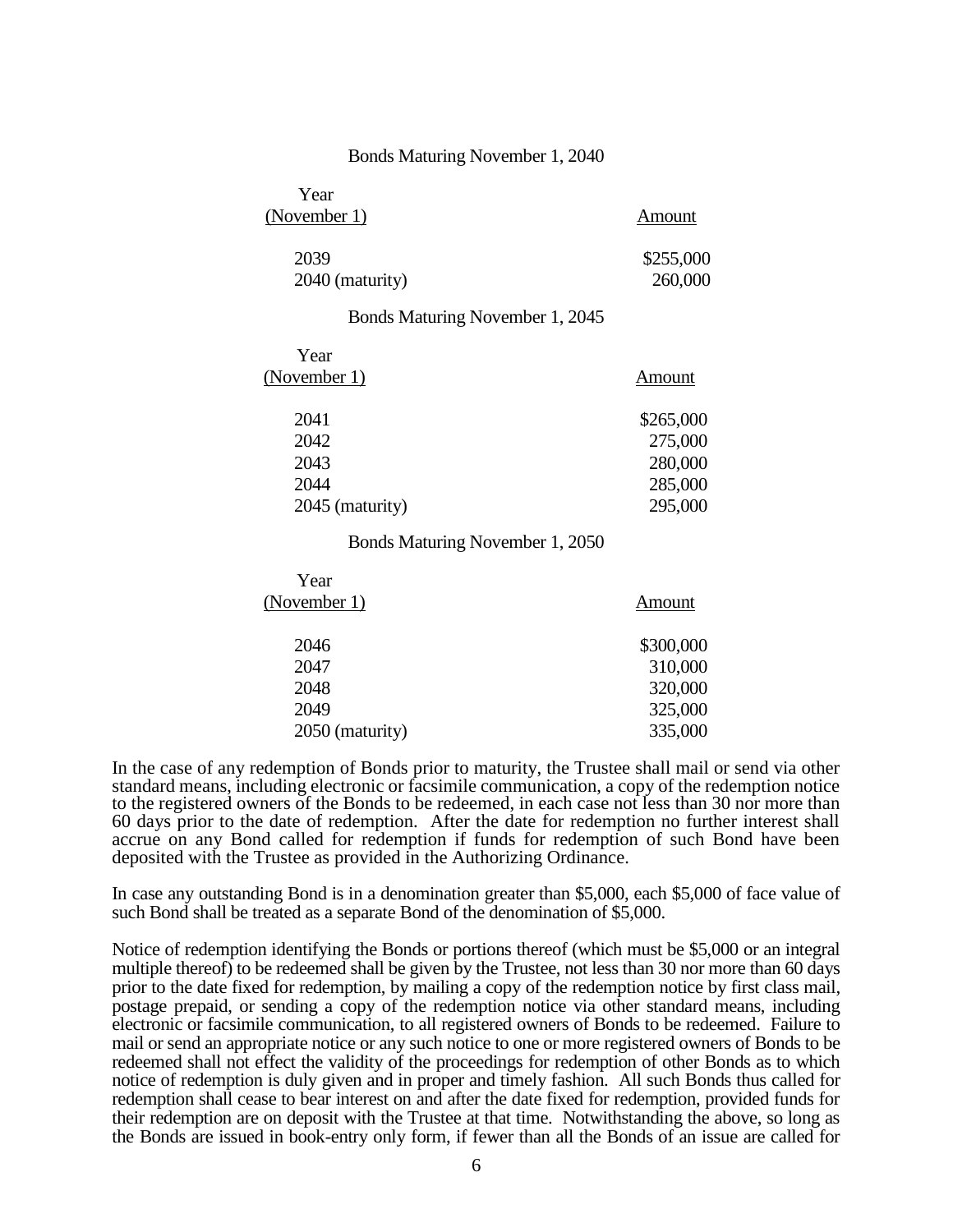redemption, the particular Bonds to be redeemed will be selected pursuant to the procedures established by DTC. So long as the Bonds are issued in book-entry only form, notice of redemption will be given only to Cede & Co., as nominee for DTC. **The Trustee will not give any notice of redemption to the Beneficial Owners of the Bonds**.

Purpose for Bonds. The Bonds are being issued to finance costs of the Improvements, to fund a debt service reserve and to pay expenses of issuing the Bonds. The Improvements consist of police, fire and street improvements.

The police improvements consist of a new police station. The City proposes to acquire and remodel an existing building for that purpose.

The fire improvements consist of the construction and equipping a new fire station. The street improvements consist of the overlaying and upgrading of streets.

The proceeds of the Bonds are estimated to be expended by the City as follows:

| <b>SOURCES</b><br>Principal Amount of Bonds<br>Net Original Issue Discount                                                       | \$7,375,000<br>(76,052)                             |
|----------------------------------------------------------------------------------------------------------------------------------|-----------------------------------------------------|
| <b>Total Sources</b>                                                                                                             | \$7,298,948                                         |
| <b>USES:</b><br>Cost of Improvements<br>Debt Service Reserve<br><b>Underwriter's Discount</b><br>Cost of Issuance<br>Contingency | \$7,000,000<br>172,863<br>73,750<br>48,315<br>4,020 |
| <b>Total Uses</b>                                                                                                                | \$7,298,948                                         |

The payment of the Underwriter's discount and the costs of issuing the Bonds relating to the payment of professional fees will be contingent on the Bonds being issued. The City will deposit the net proceeds of the Bonds (principal amount less net original issue discount and less Underwriter's discount, debt service reserve deposit and certain issuance costs) into a special fund designated "2020 Bond Capital Improvement Fund" (the "Improvement Fund"). A depository bank or banks selected by the City shall have custody and control of the Improvement Fund. Moneys contained in the Improvement Fund will be disbursed by the City solely in payment of costs of the Improvements, paying necessary expenses incidental thereto and paying expenses of issuing the Bonds. Disbursements shall be on the basis of checks which shall contain at least the following information: the person to whom payment is being made; the amount of the payment; and the purpose by general classification of the payment. For a description of how the Bond proceeds are to be invested pending use and the provisions governing those investments, see **THE AUTHORIZING ORDINANCE**, Investments.

Security. The Bonds are not general obligations of the City but are special obligations, secured by a pledge of all "Pledged Revenues," which are defined to be all revenues derived by the City from all franchise fees collected from public utilities for the privilege of using the streets, highways and other public places in the City, pursuant to the authority contained in Title 14, Chapter 200, Sections 101 through 112 and Title 23, Chapter 19, Subchapters 201 through 210 of the Arkansas Code of 1987 Annotated.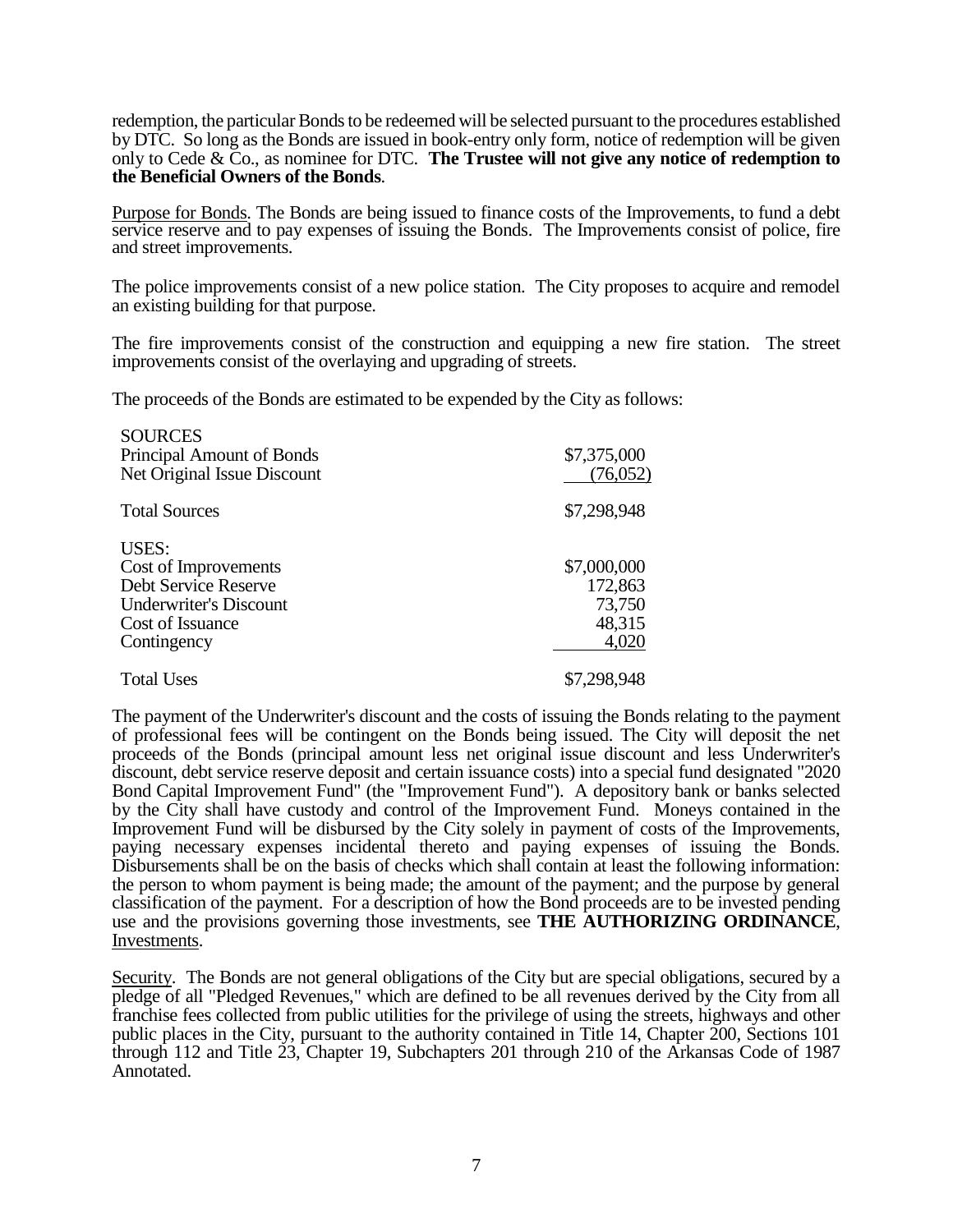A debt service reserve for the Bonds has been established in an amount equal to one-half of the maximum annual principal and interest requirements on the Bonds. The debt service reserve will be funded with Bond proceeds.

The Bonds are secured under the Authorizing Ordinance. For a summary of the terms of the Authorizing Ordinance, see **THE AUTHORIZING ORDINANCE** herein. The City may issue additional bonds on a parity of security with the Bonds. See **THE AUTHORIZING ORDINANCE**, Additional Parity Bonds.

COVID-19 Disclosure. The World Health Organization has declared a pandemic following the global outbreak of COVID-19, a respiratory disease caused by a new strain of coronavirus. On March 13, 2020, President Trump declared a national emergency to unlock federal funds and assistance to help states and local governments fight the pandemic. Arkansas Governor Asa Hutchinson (the "Governor") has declared a state of emergency due to the outbreak of COVID-19 in the State. There have been significant declines in the financial markets in the United States and volatility attributed to concerns about the duration of the pandemic and its continued economic impact. If market declines and/or volatility continues, the ability to sell or trade securities in the financial markets could be materially constrained.

In an attempt to slow the spread of COVID-19 in the State, the Governor has taken numerous and wide-spread actions designed to mandate or encourage "social distancing." Developments with respect to COVID-19 and the State's responses to COVID-19 (including governmental mandates) continue to occur at a rapid pace, including on a daily basis, and the swift spread of the outbreak may continue to increase in severity for an unknown period of time.

The City has not seen a decrease in sales tax or franchise fee revenue since the inception of the pandemic. As of June 30, 2020, sales tax collections were approximately \$100,000 over projections and franchise fees were approximately 17% above projections. The City does not expect a decline in franchise fees or sales tax collections as a result of COVID-19. The only business that has closed was a restaurant.

The City has not been forced to layoff or furlough City employees and does not expect to have to do so. The City has spent approximately \$5,000 on COVID-19 related items (e.g., masks, plexiglass, fogger and sanitizer) and will apply to FEMA and the State for grant funds to help defray such costs. To date, there has not been a major change in the municipal budget as a result of COVID-19. The City has not had to use its reserves.

The City staggered work shifts at the beginning of the pandemic. Employees are now working regular shifts. The City requires its employees to wear masks if social distancing is not possible.

# **THE CITY AND THE COUNTY**

Location. The City is located in Hot Spring County (the "County"), which is in the south central part of the State. The City is situated approximately 45 miles southwest of Little Rock, Arkansas and 103 miles northeast of Texarkana, Arkansas.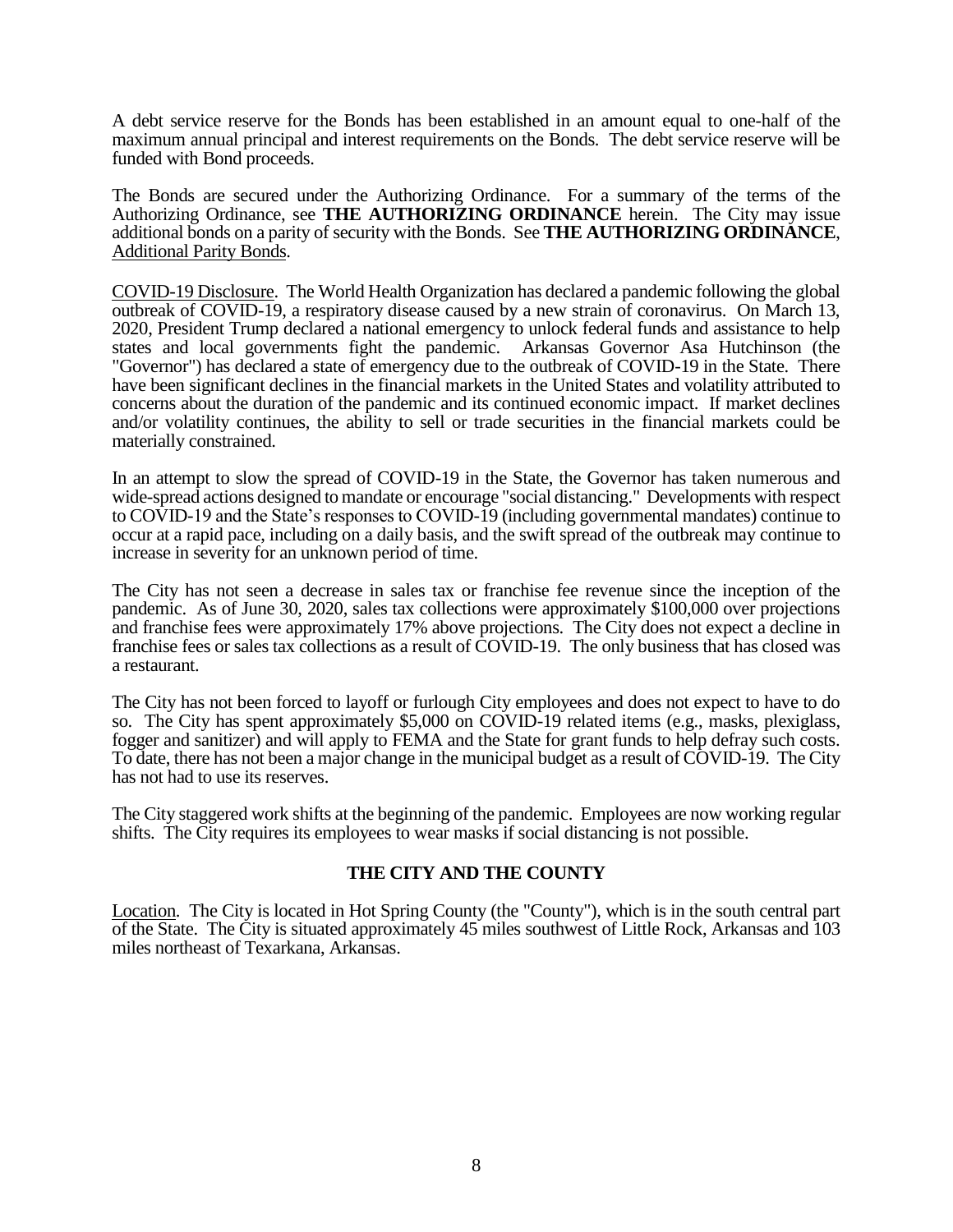Population. According to the U.S. Census Bureau, resident population in the City and the County has been as follows:

| Year         | City   | County |
|--------------|--------|--------|
| 1990         | 9,256  | 26,115 |
| 2000         | 9,021  | 30,353 |
| 2010         | 10,318 | 32,923 |
| $2018^{(1)}$ | 10,900 | 33,701 |

 $^{(1)}$ As of July 1, 2018

\_\_\_\_\_\_\_\_\_\_\_\_

Transportation. The City is served by Interstate 30, U.S. Highways 270 and 67, and State Highways 171, 84 and 9. The Union Pacific Railroad provides rail service. The City has a municipal airport with a 3,200 foot municipal runway capable of handling small business aircraft.

Government. The City has the Mayor-City Council form of government. The Mayor serves a four-year term while members of the City Council serve a two-year term. All terms expire December 31, 2022. The current Mayor and members of the City Council, and their principal occupations are as follows:

| Name                 | Occupation              |
|----------------------|-------------------------|
| Brenda Weldon        | Mayor                   |
| <b>Mary Fraction</b> | Retired                 |
| William Wilson       | Retired                 |
| Lynn Davis           | Encore Health & Rehab   |
| J. Wayne Reynolds    | Retired                 |
| Peggy Lusinger       | Retired                 |
| Matthew Keenan       | Arbor Oaks Healthcare & |
|                      | Rehab                   |
| <b>Larry Stiles</b>  | Retired                 |
| David Cross          | Self-Employed           |

The City provides a broad range of municipal services including: police, fire, parks and recreation, streets, sanitation, electric, emergency, animal control, airport, water, sewer and neighborhood. In 2019, the City had 94 full time employees and 5 part time employees.

Medical Facilities. The City is served by one hospital (Baptist Health Medical Center-Hot Spring County) having 72 licensed beds.

Education. Primary and secondary education for the City's inhabitants are provided by a public school system. College of the Ouachitas, a two-year public community college that is a part of the Arkansas State University System with an enrollment of approximately 1,175, is located in the City. Henderson State University and Ouachita Baptist University are located in Arkadelphia, Arkansas, which is approximately 26 miles from the City. The University of Arkansas-Little Rock is located in Little Rock, Arkansas, which is approximately 45 miles from the City.

Financial Institutions. The City is served by branches of Bank OZK, Farmers Bank & Trust Company, Gateway Bank, Malvern National Bank, Southern Bancorp Bank and U.S. Bank.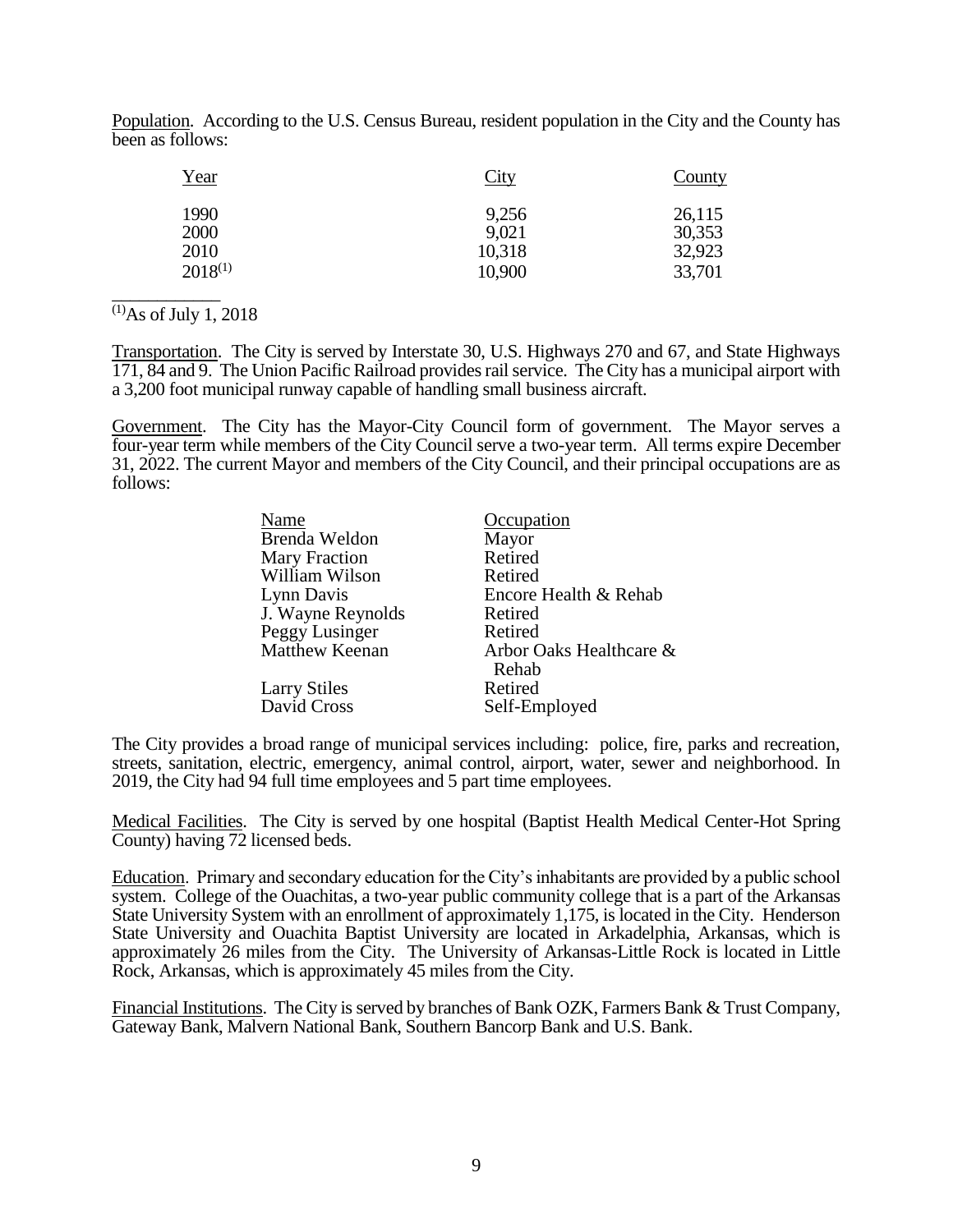Economy. Set forth below are the major employers located within or near the City:

| Company                                                | <b>Business or Product</b> | Number<br>of Employees |
|--------------------------------------------------------|----------------------------|------------------------|
| <b>Sykes</b>                                           | Call Center                | 600                    |
| Arkansas Department of Corrections                     | <b>State Prison</b>        | 500                    |
| Walmart                                                | Retail                     | 250                    |
| Malvern School District                                | <b>Public Education</b>    | 189                    |
| Anthony Timberlands, Inc.                              | Kiln Dried Softwood Lumber | 170                    |
| Arauco                                                 | Fiberboard                 | 154                    |
| Acme Brick Co.                                         | Facebrick                  | 135                    |
| <b>MNB</b> Bancshares Inc.                             | <b>Banking</b>             | 124                    |
| <b>First Step</b>                                      | Human Development          | 107                    |
| <b>Baptist Health Medical Center-Hot Spring County</b> | Hospital                   | 95                     |
| Encore Healthcare & Rehab                              | Nursing Home               | 95                     |
| Arbor Oaks Healthcare & Rehab                          | Healthcare                 | 75                     |
| College of the Ouachitas/ASU                           | <b>Technical College</b>   | 54                     |
| <b>Conitex Bulk Sak</b>                                | <b>Industrial Sacks</b>    | 50                     |

Litigation. There is no litigation or administrative proceeding pending or threatened against the City that would materially adversely affect the City's financial condition.

County Economic Data. Per capita personal income estimates for the County are as follows: (1)

|      | Per Capita      |
|------|-----------------|
| Year | Personal Income |
| 2014 | \$27,860        |
| 2015 | 28,351          |
| 2016 | 28,798          |
| 2017 | 29,686          |
| 2018 | 30,580          |
|      |                 |

Total personal income estimates for the County are as follows:(1)

|      | Total           |
|------|-----------------|
| Year | Personal Income |
| 2014 | \$930,525,000   |
| 2015 | 949,183,000     |
| 2016 | 962,392,000     |
| 2017 | 997,436,000     |
| 2018 | 1,030,587,000   |

(1)Source: Bureau of Economic Analysis, United States Department of Commerce.

\_\_\_\_\_\_\_\_\_\_\_\_\_\_\_\_\_\_\_\_\_\_\_\_\_\_\_\_\_\_\_\_\_\_\_\_\_\_\_\_\_\_\_\_\_\_\_\_\_\_\_\_\_\_\_\_\_\_\_\_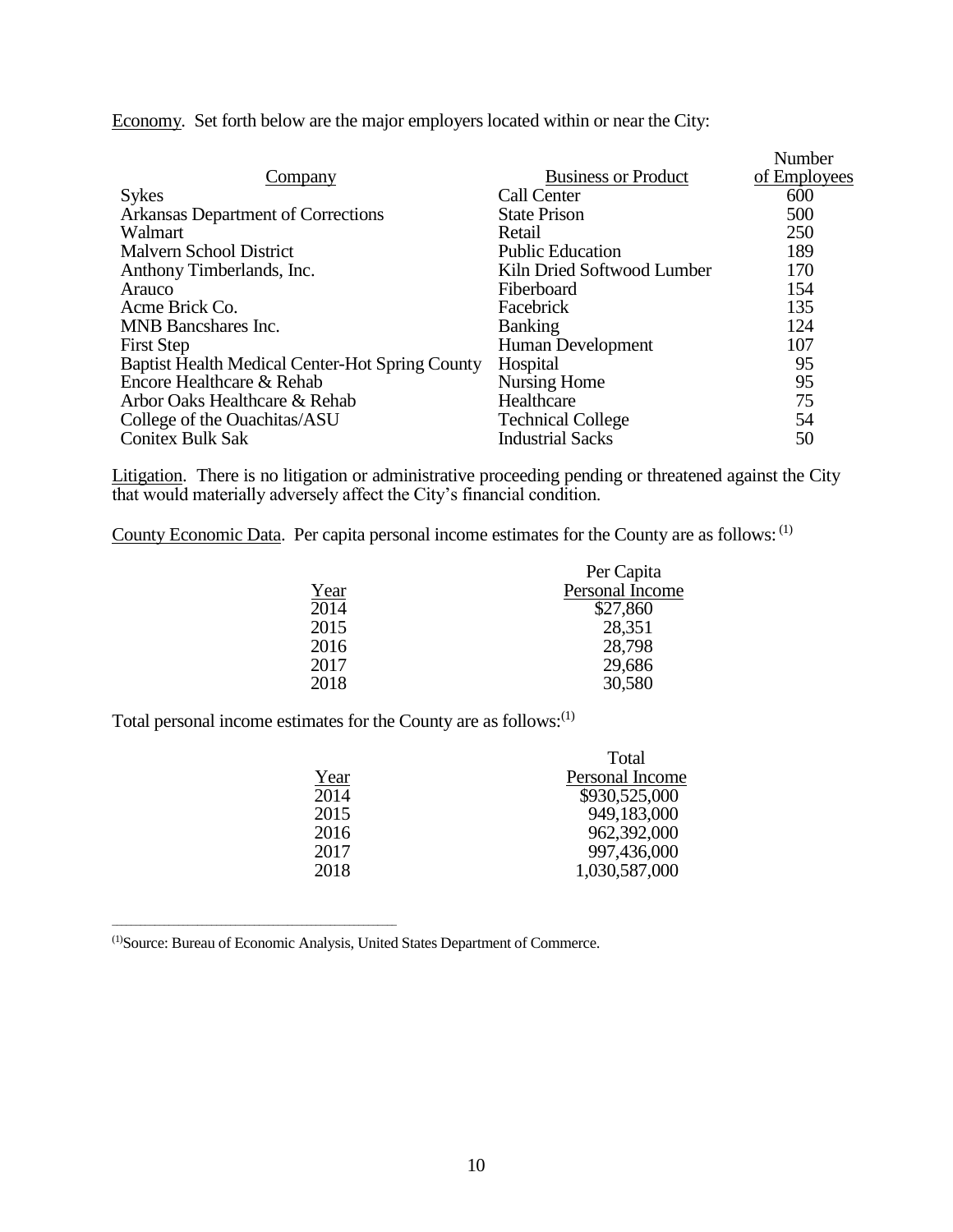Set forth below are the annual average unemployment rates for the County and State since 2013 according to the Arkansas Department of Workforce Services:

|         | <b>Annual Average</b>        |              |
|---------|------------------------------|--------------|
|         | <b>Unemployment Rate (%)</b> |              |
| Year    | County                       | <b>State</b> |
| 2014    | 5.8                          | 6.0          |
| 2015    | 5.0                          | 5.0          |
| 2016    | 3.9                          | 4.0          |
| 2017    | 3.7                          | 3.7          |
| 2018    | 3.8                          | 3.7          |
| $2019*$ | 32                           | 3.2          |

## $\overline{\phantom{a}}$ \*As of November 2019.

Building Permits. The following table shows new construction in the City, as reflected by building permits issued, at year end:

|      | <b>Commercial Construction</b> |             | <b>Residential Construction</b> |               |
|------|--------------------------------|-------------|---------------------------------|---------------|
|      | Number of                      |             | Number of                       |               |
| Year | Permits                        | Value       | Permits                         | $Value^{(1)}$ |
| 2019 | $\mathcal{D}$                  | \$4,075,000 |                                 |               |
| 2018 |                                | 1,100,690   |                                 |               |
| 2017 |                                | 6,530,000   |                                 | N/A           |
| 2016 |                                | 94,964      |                                 |               |
| 2015 |                                | 408,462     |                                 |               |

Assessed Value. The assessed value of taxable real and personal (excluding utility) property in the City for the previous five years has been as follows:

|                   | 2015         | 2016         | 2017         | 2018         | 2019         |
|-------------------|--------------|--------------|--------------|--------------|--------------|
| Real property     | \$63,789,819 | \$58,518,902 | \$58,952,016 | \$59,308,408 | \$59,644,000 |
| Personal property | 31,373,056   | 33,013,829   | 33,233,273   | 33,906,978   | 34,957,829   |
|                   | \$95,162,875 | \$91,532,731 | \$92,185,289 | \$93,215,386 | \$94,601,829 |

## **THE AUTHORIZING ORDINANCE**

The Bonds are being issued and secured pursuant to the Authorizing Ordinance, to which reference may be had in its entirety for a detailed statement of its provisions, the description set forth below being a summary of certain provisions. The City will covenant as set forth below in the Authorizing Ordinance.

General Covenants to Charge Franchise Fees. (a) The City agrees to continuously charge franchise fees to all public utilities occupying the streets, highways and other public places under Arkansas Code Annotated §§14-200-101-112 while the Bonds are outstanding.

(b) The franchise fees currently charged to public utilities, are ratified, confirmed and continued and such fees shall never be reduced while the Bonds are outstanding unless the City receives an opinion of a certified public accountant not in the regular employ of the City ("Accountant") to the effect that Pledged Revenues for the preceding fiscal year, assuming such reduction had been in effect for the entire year, would have equaled not less than 115% of the maximum annual debt service on all obligations of the City to which Pledged Revenues are pledged.

 $\overline{a}$ 

 $(1)$ Data not available.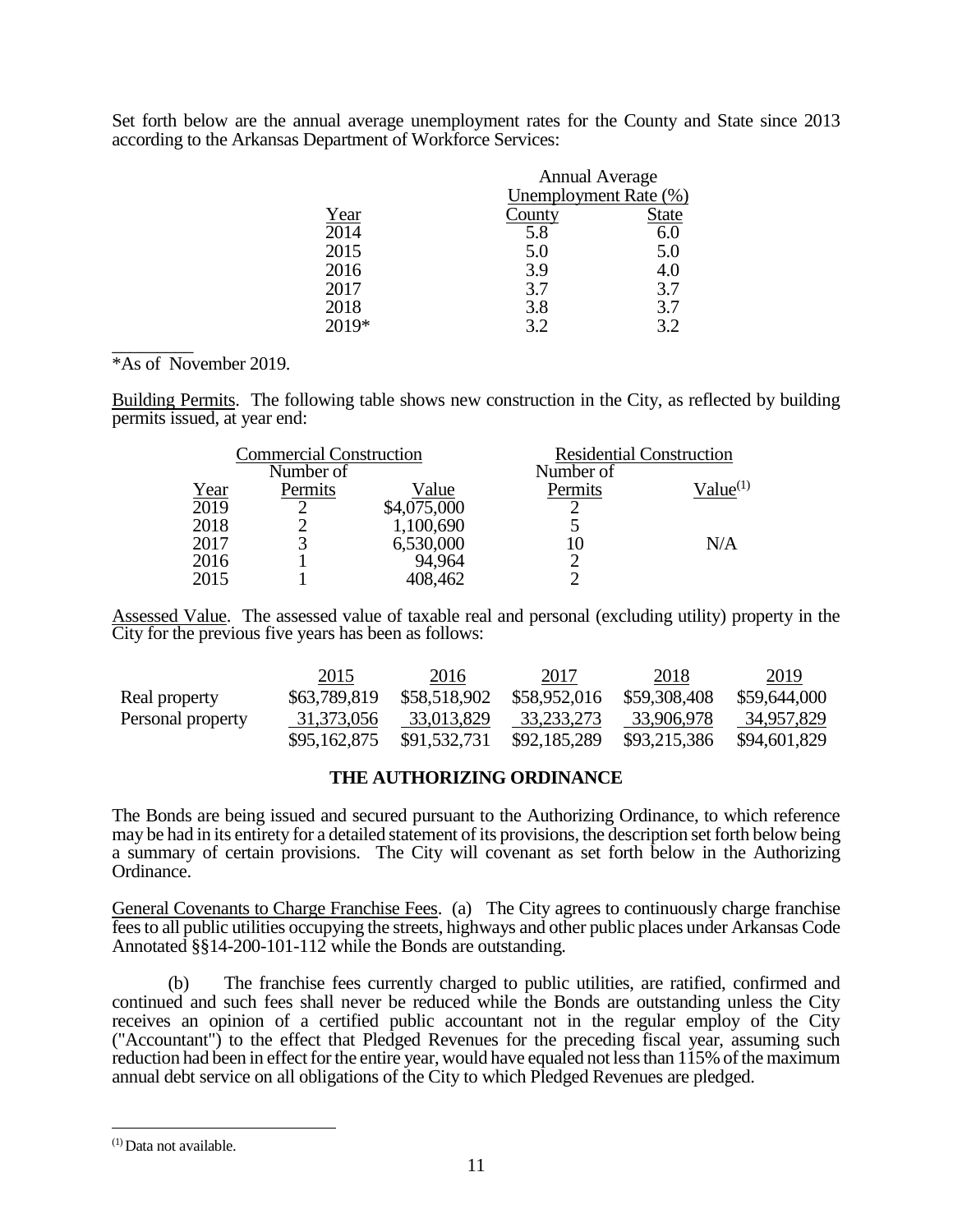(c) The franchise fees currently collected from the public utilities are sufficient to pay the principal of and interest on the Bonds when due and the City agrees that the percentage rate of each franchise fee currently collected by the City from public utilities will not be increased solely for the purpose of providing funds to pay the principal of and interest on the Bonds when due.

Franchise Fee Fund. The Treasurer of the City shall be the custodian of all Pledged Revenues. All Pledged Revenues shall at all times be accounted for separately and distinctly from other moneys of the City and shall be used and applied only as provided in the Authorized Ordinance. Upon receipt by the City, the Pledged Revenues shall not be deposited into the General Fund but shall be deposited into a special fund of the City designated as the "Franchise Fee Fund" in such depository or depositories for the City as may be lawfully designated by the City from time to time; provided that such depository or depositories shall hold membership in the Federal Deposit Insurance Corporation or any successor entity ("FDIC").

Any surplus in the Franchise Fee Fund after making the monthly deposits hereinafter described into the Bond Fund and the bond funds for any additional parity bonds (collectively, the "Parity Bond Funds"), may be withdrawn from the Franchise Fee Fund and used, at the option of the City, for other lawful municipal purposes; provided, however, that if the City receives Pledged Revenues only on a quarterly and/or annual basis, there shall always remain in the Franchise Fee Fund an amount sufficient to make the required payments into the Bond Fund until the next Pledged Revenues are to be received.

Bond Fund and Debt Service Reserve. There shall be transferred from the Franchise Fee Fund, pro rata, into the Parity Bond Funds and into a special fund established with the Trustee and designated "2020 Capital Improvement Revenue Bond Fund" (the "Bond Fund"), the sums in the amounts and at the times set forth below for the purpose of providing funds for the payment of the principal of and interest on the Bonds, with Trustee's fees and the fees of the trustees for any additional parity bonds.

There shall be paid into the Parity Bond Funds the monthly amounts required by the ordinances authorizing any additional parity bonds to pay the principal of, interest on and trustee's fees in connection with any additional parity bonds when due and to maintain the debt service reserves therein at the required levels.

There shall be paid into the Bond Fund on or before the 25th day of each month, commencing in November 2020, a sum equal to one-sixth (1/6) of the next installment of interest due on the Bonds plus one-twelfth (1/12) of the next installment of principal on all outstanding Bonds due at maturity or upon mandatory sinking fund redemption. The City shall also pay into the Bond Fund such additional sums as necessary to provide for the Trustee's fees and expenses and any arbitrage rebate due to be paid to the United States Treasury under Section 148(f) of the Code.

There is created, as a part of the Bond Fund, a Debt Service Reserve which shall be maintained in an amount equal to one-half of the maximum annual principal and interest requirements on the Bonds (the "required level"). There shall be deposited into the Debt Service Reserve from the proceeds of the Bonds, a sum sufficient for such purpose. Should the Debt Service Reserve become impaired or be reduced below the required level, the City shall make additional monthly payments from the Franchise Fee Fund until the impairment or reduction is corrected over a twelve month period. All earnings in the Debt Service Reserve that increase the amount thereof above the required level shall be transferred to the debt service portion of the Bond Fund.

The City shall realize a credit against monthly deposits into the Bond Fund to the extent of interest earnings on moneys in the Bond Fund and deposits into the Bond Fund from Bond proceeds.

If for any reason there shall be a deficiency in the payments made into the Bond Fund so that there are unavailable sufficient moneys therein to pay the principal of and interest on the Bonds as the same become due, any sums then held in the Debt Service Reserve shall be used to the extent necessary for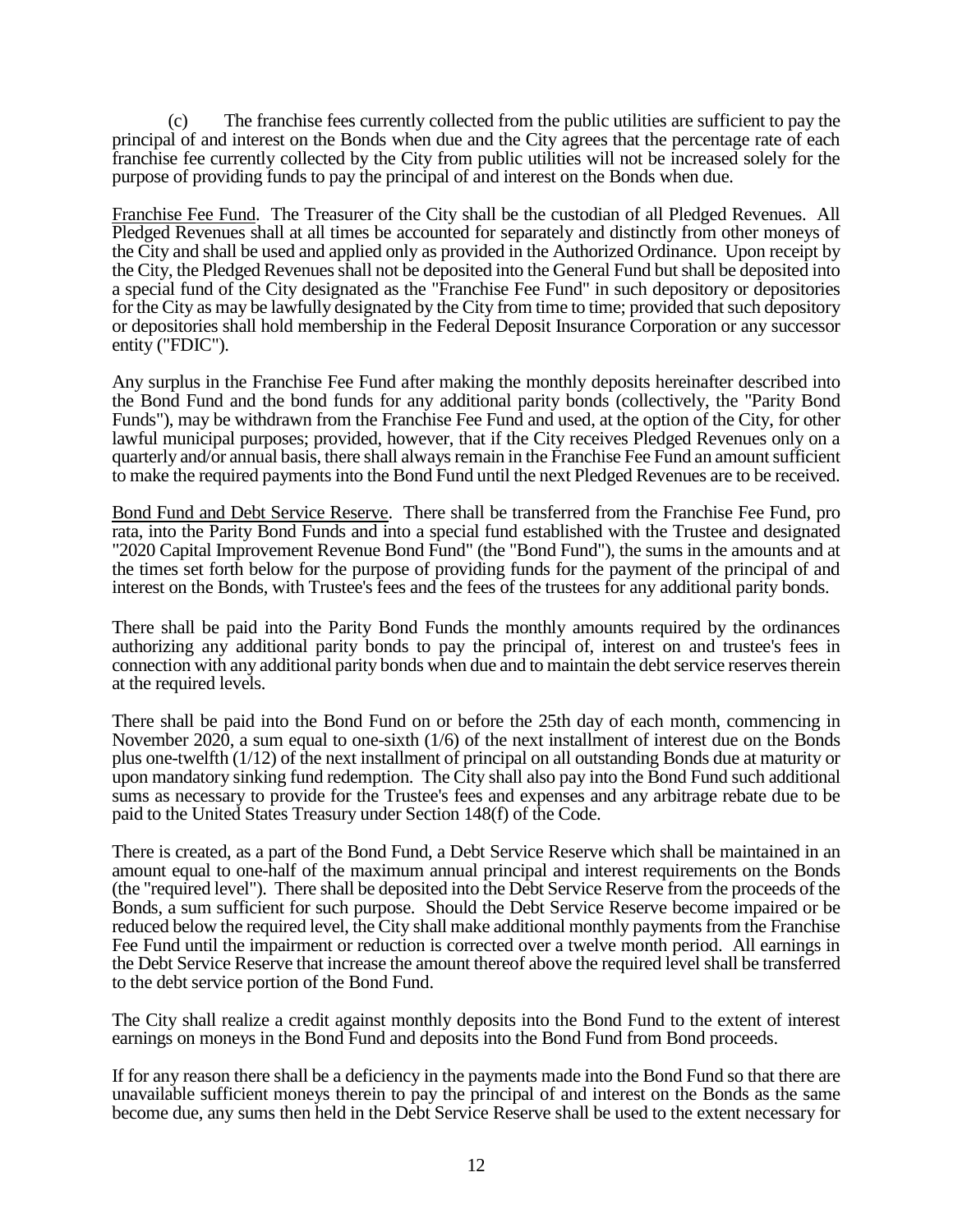the payment of principal of or interest on the Bonds. The Debt Service Reserve shall be used solely as herein described, but the moneys therein may be invested as set forth below.

If Pledged Revenues are insufficient to make the required payment by the 25th day of the month into the Bond Fund, the amount of any such deficiency in the payment made shall be added to the amount otherwise required to be paid into the Bond Fund by the 25th day of the next month.

When the moneys held in the Bond Fund shall be and remain sufficient to pay the principal of and interest on the Bonds then outstanding, there shall be no further obligation to make further payments into the Bond Fund. All moneys in the Bond Fund shall be used solely for the purpose of paying the principal of and interest on the Bonds as they become due, fees of the Trustee and arbitrage rebate due the United States, except as set forth in the Authorizing Ordinance.

Additional Parity Bonds. So long as any of the Bonds are outstanding, the City shall not issue or attempt to issue any additional bonds or obligations claimed to be entitled to a priority of lien on the Pledged Revenues over the lien securing the Bonds. The City reserves the right to issue additional bonds to finance or pay the cost of constructing any additional capital improvements or to refund bonds issued for such purpose, but the City shall not authorize or issue any such additional bonds ranking on a parity with the outstanding Bonds unless and until there have been procured and filed with the City Clerk and the Trustee a statement by an Accountant reciting the opinion, based upon necessary investigation, that the Pledged Revenues for the fiscal year immediately preceding the fiscal year in which it is proposed to issue such additional bonds were equal to not less than 115% of the maximum annual principal and interest requirements on all the then outstanding obligations secured by Pledged Revenues and the additional bonds then proposed to be issued. In making the computation, the Accountant may treat any increase in franchise fees enacted subsequent to the first day of such preceding year as having been in effect throughout that year and may include in Pledged Revenues for such year the amount that would have been received, based on such opinion, had the increase been in effect throughout such year.

The additional bonds, the issuance of which is restricted and conditioned by the Authorizing Ordinance, shall be understood to mean bonds secured by Pledged Revenues ranking on a parity of security with the Bonds and not bonds secured by Pledged Revenues subordinate in security to the Bonds and such bonds may be issued without complying with the terms and conditions of the Authorizing Ordinance.

Records and Accounts; Audits. The City shall cause proper books of accounts and records to be kept (separate from all other records and accounts) in which complete and correct entries shall be made of all transactions relating to the Pledged Revenues, and such books shall be available for inspection by the Trustee and/or any Bondholder at reasonable times and under reasonable circumstances. The City agrees to have its financial statements audited by the Joint Legislative Auditing Committee, Division of Legislative Audit of the State of Arkansas, or, at the option of the City, an Accountant, and a copy of the audit shall be delivered to the Trustee and to each Bondholder requesting the same in writing within 45 days after it is received by the City.

Default and Remedies. (a) If there be any default in the payment of the principal of and interest on the Bonds, if the City defaults in the performance of any covenant contained in the Authorizing Ordinance or if the City declares bankruptcy, the Trustee may, and upon the written request of the owners of not less than 10% in principal amount of the Bonds then outstanding shall, by proper suit compel the performance of the duties of the officials of the City and officials of the State, under the Authorizing Ordinance, to take any action or obtain any proper relief in law or equity available under the Constitution and laws of the State.

(b) No owner of any Bond shall have any right to institute any suit, action, mandamus or other proceeding in equity or in law for the protection or enforcement of any right under the Authorizing Ordinance or under the Constitution and laws of the State unless such owner previously shall have given to the Trustee written notice of the default on account of which such suit, action or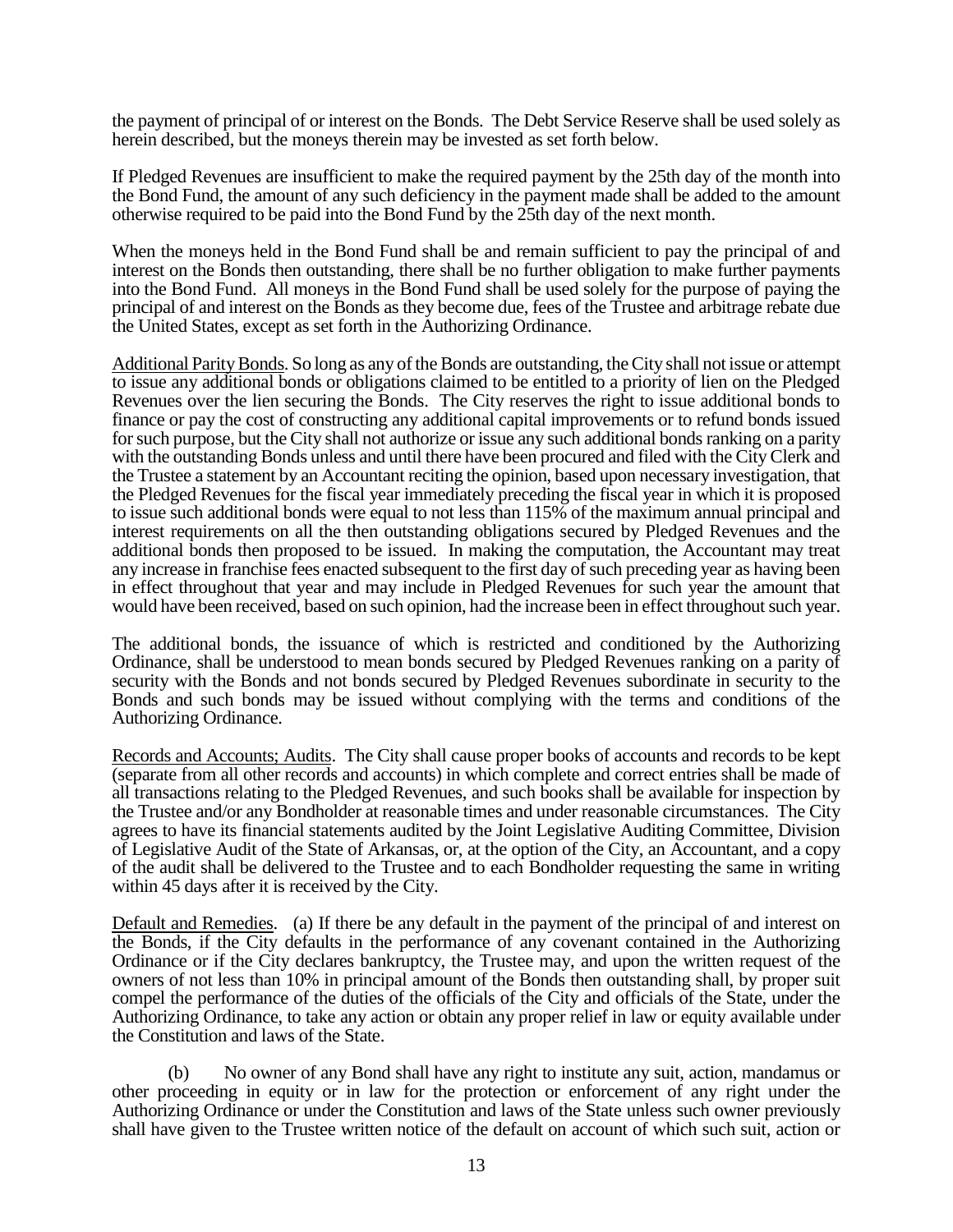proceeding is to be taken, and unless the owners of not less than 10% in principal amount of the Bonds then outstanding shall have made written request of the Trustee after the right to exercise such powers or right of action, as the case may be, shall have accrued, and shall have afforded the Trustee a reasonable opportunity either to proceed to exercise the powers herein granted or granted by the Constitution and laws of the State, or to institute such action, suit or proceeding in its name, and unless, also, there shall have been offered to the Trustee reasonable security and indemnity against the cost, expense and liabilities to be incurred therein or thereby and the Trustee shall have refused or neglected to comply with such request within a reasonable time, and such notification, request and offer of indemnity are in every such case, at the option of the Trustee, to be conditions precedent to the execution of the powers and trust of the Authorizing Ordinance or to any other remedy thereunder. No one or more owners of the Bonds shall have any right in any manner whatever by his or their action to affect, disturb or prejudice the security of the Authorizing Ordinance, or to enforce any right thereunder except in the manner therein provided, that all proceedings at law or in equity shall be instituted, had and maintained in the manner therein provided and for the benefit of all owners of the outstanding Bonds, and any individual rights of action or other right given to one or more of such owners by law are restricted by the Authorizing Ordinance to the rights and remedies therein detailed.

(c) All rights of action under the Authorizing Ordinance or under any of the Bonds secured thereby, enforceable by the Trustee, may be enforced by it without the possession of any of the Bonds, and any such suit, action or proceeding instituted by the Trustee shall be brought in its name and for the benefit of all the owners of the Bonds, subject to the provisions of the Authorizing Ordinance.

(d) No remedy conferred upon or reserved to the Trustee or to the owners of the Bonds is intended to be exclusive of any other remedy or remedies, and each and every such remedy shall be cumulative and shall be in addition to every other remedy given under the Authorizing Ordinance or given by any law or by the Constitution of the State.

(e) No delay or omission of the Trustee or of any owners of the Bonds to exercise any right or power accrued upon any default shall impair any such right or power or shall be construed to be a waiver of any such default or an acquiescence therein, and every power and remedy given by the Authorizing Ordinance to the Trustee and to the owners of the Bonds, respectively, may be exercised from time to time and as often as may be deemed expedient.

(f) The Trustee may, and upon the written request of the owners of not less than a majority in principal amount of the Bonds then outstanding shall, waive any default which shall have been remedied before the entry of final judgment or decree in any suit, action or proceeding instituted under the provision of the Authorizing Ordinance or before the completion of the enforcement of any other remedy, but no such waiver shall extend to or affect any other existing or any subsequent default or defaults or impair any rights or remedies consequent thereon.

Defeasance. Any Bond shall be deemed paid within the meaning of the Authorizing Ordinance when payment of the principal of and interest on such Bond, either (i) has been made or caused to be made in accordance with the terms thereof, or (ii) has been provided for by irrevocably depositing with the Trustee, in trust and irrevocably set aside exclusively for such payment (1) cash sufficient to make such payment and/or (2) direct obligations of (including obligations issued or held in book entry form on the books of) the Department of the Treasury of the United States of America ("Investment Securities") (provided that such deposit will not affect the tax exempt status of the interest on any of the Bonds or cause any of the Bonds to be classified as "arbitrage bonds" within the meaning of Section 148 of the Code), maturing as to principal and interest in such amounts and at such times as will provide sufficient moneys to make such payment, and all necessary and proper fees, compensation and expenses of the Trustee pertaining to the Bonds with respect to which such deposit is made shall have been paid or the payment thereof provided for to the satisfaction of the Trustee.

On the payment of any Bonds within the meaning of the Authorizing Ordinance, the Trustee will hold in trust, for the benefit of the owners of such Bonds, all such moneys and/or Investment Securities.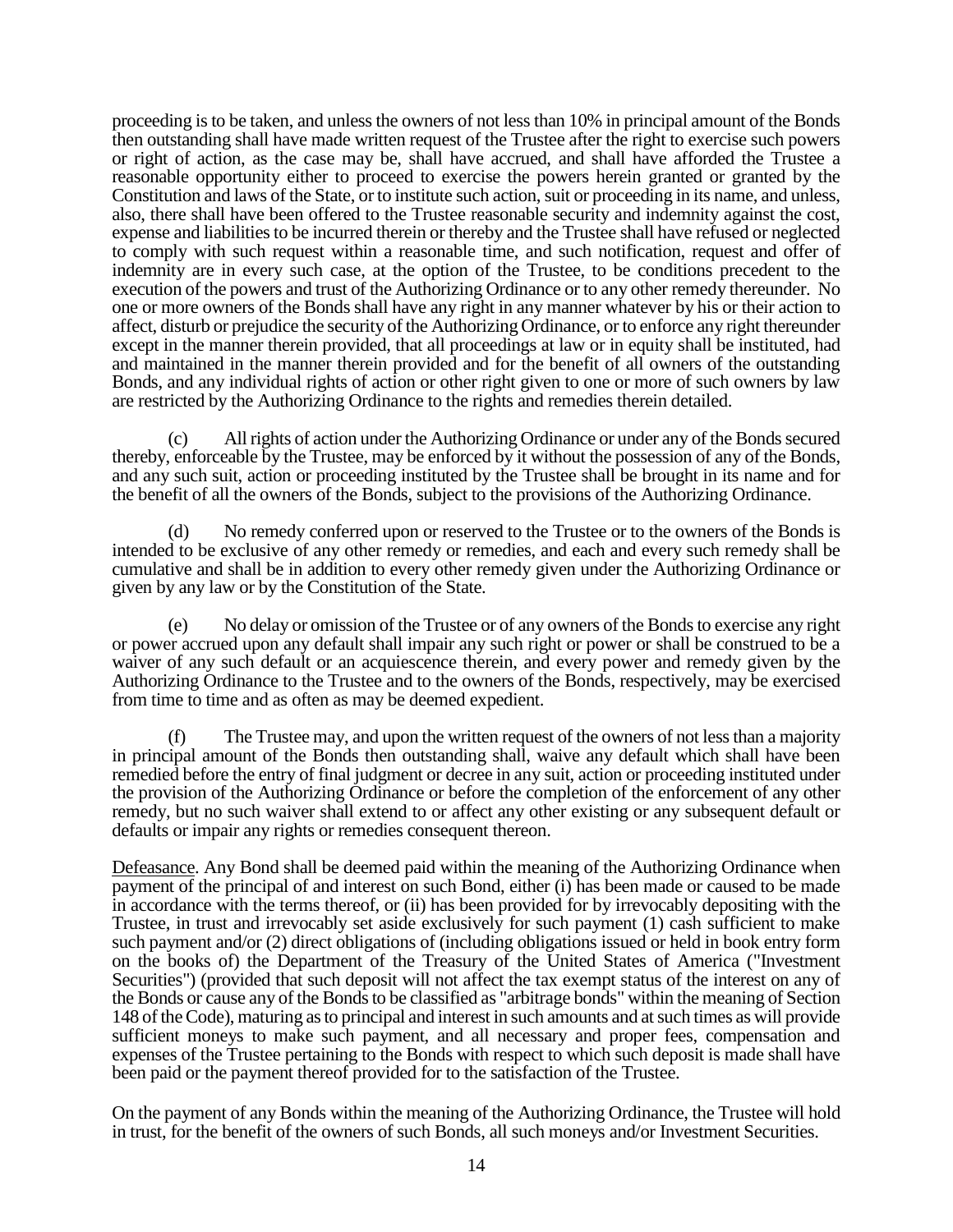When all the Bonds shall have been paid within the meaning of the Authorizing Ordinance, if any arbitrage rebate due the United States Treasury under Section 148(f) of the Code has been paid or provided for to the satisfaction of the Trustee and if the Trustee has been paid its fees and expenses, the Trustee will take all appropriate action to cause (i) the pledge and lien of the Authorizing Ordinance to be discharged and cancelled, and (ii) all moneys held by it pursuant to the Authorizing Ordinance and which are not required for the payment of such Bonds to be paid over or delivered to or at the direction of the City. In determining the sufficiency of the deposit of Investment Securities there will be considered the principal amount of such Investment Securities and interest to be earned thereon until the maturity of such Investment Securities.

Amendment of Authorizing Ordinance. The Authorizing Ordinance provides that it shall constitute a binding contract between the City and the registered owners of the outstanding Bonds and no variation or change shall be made while any of the Bonds are outstanding, except as provided below.

The Trustee may consent to any variation or change in the Authorizing Ordinance that the Trustee determines is not to the material prejudice of the owners of the Bonds or to cure any ambiguity, defect or omission in the Authorizing Ordinance or any amendment thereto without the consent of the owners of the Bonds then outstanding.

The owners of not less than 75% in aggregate principal amount of the Bonds then outstanding shall have the right, from time to time, to consent to and approve the adoption by the City of such ordinance supplemental to the Authorizing Ordinance as shall be necessary or desirable for the purpose of modifying, altering, amending, adding to or rescinding in any particular, any of the terms or provisions contained in the Authorizing Ordinance or in any supplemental ordinance, except that there shall not be permitted (a) an extension of the maturity of the principal of or the interest on any Bond, or (b) a reduction in the principal amount of any Bond or the rate of interest thereon, or (c) the creation of a lien upon or a pledge superior to the lien and pledge created by the Authorizing Ordinance, or (d) the creation of a privilege of priority of any Bond or Bonds over any other Bond or Bonds, or (e) a reduction in the aggregate principal amount of the Bonds required for consent to such supplemental ordinance.

The Trustee. Prior to the occurrence of an event of default and after the cure of any event of default which may have occurred, the Trustee shall undertake to perform such duties and only such duties as are specifically set out in the Authorizing Ordinance. In case an event of default has occurred (which has not been cured or waived) the Trustee shall exercise such of the rights and powers vested in it by the Authorizing Ordinance and use the same degree of care and skill in their exercise, as a reasonable and prudent person would exercise or use under the circumstances in the conduct of his or her own affairs. The recitals in the Authorizing Ordinance and in the Bonds are the recitals of the City and not of the Trustee. The Trustee shall not be required to take any action unless it shall have been requested to do so in writing by the owners of not less than 10% in principal amount of Bonds then outstanding and shall have been offered reasonable security and indemnity against the costs, expenses and liabilities to be incurred therein or thereby. The Trustee may resign at any time by 60 days' notice in writing to the City and the owners of the Bonds, and the majority in principal amount of the owners of the outstanding Bonds or the City, so long as it is not in default under the Authorizing Ordinance, may at any time, with or without cause, remove the Trustee. In the event of a vacancy in the office of Trustee either by resignation or by removal, the City shall forthwith designate a new Trustee. The Trustee and any successor Trustee shall file a written acceptance and agreement to execute the trusts and duties imposed upon it by the Authorizing Ordinance, but only upon the terms and conditions set forth in the Authorizing Ordinance and subject to the provisions of the Authorizing Ordinance, to all of which the respective owners of the Bonds agree. Such written acceptance shall be filed with the City and a copy thereof shall be placed in the bond transcript. Any successor Trustee shall have all the powers herein granted to the original Trustee.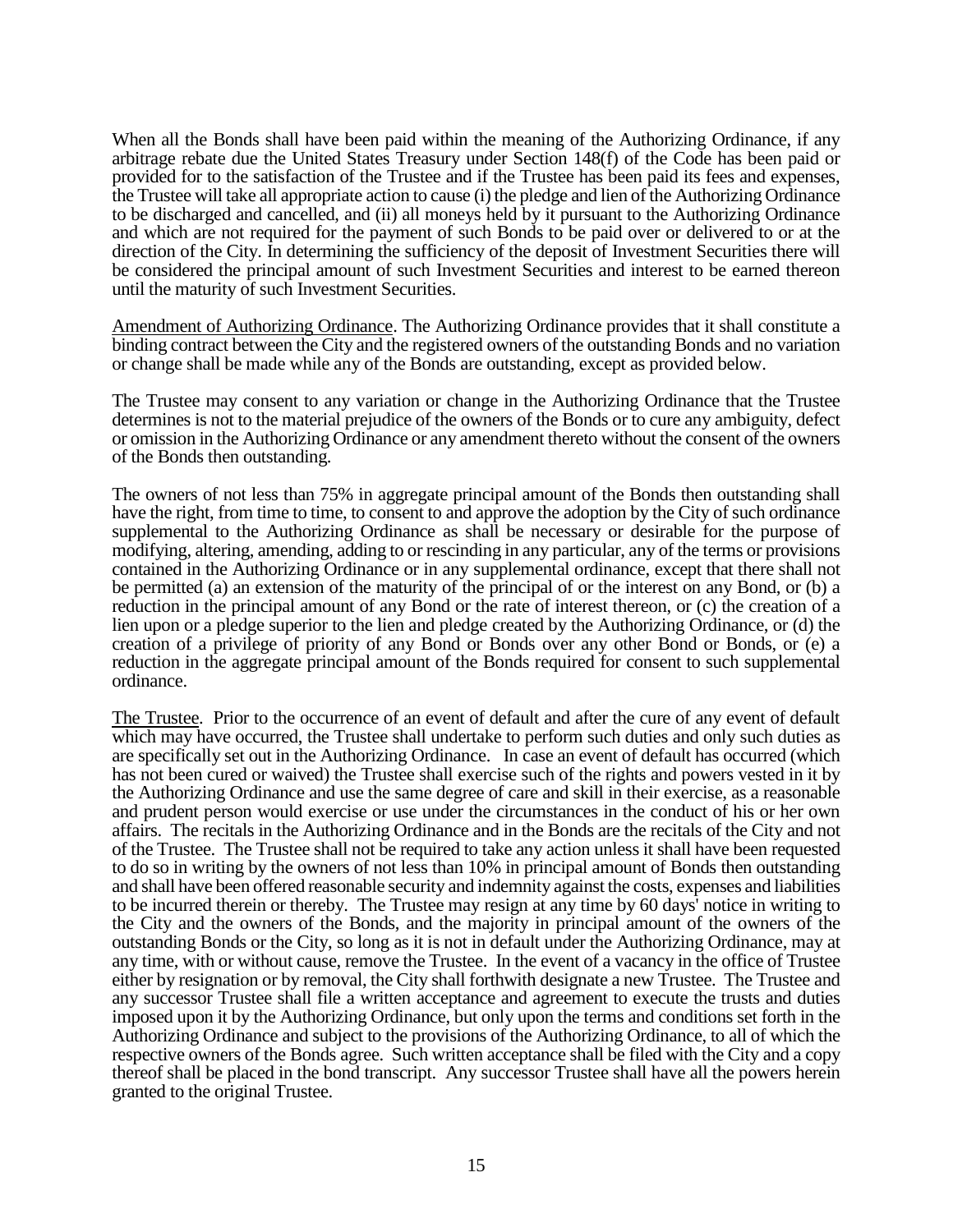Investments. (a) Moneys held for the credit of the Bond Fund shall be continuously invested and reinvested by the Trustee, at the direction of the City or in the discretion of the Trustee in the absence of such direction, in Permitted Investments (as hereinafter defined), all of which shall mature, or which shall be subject to redemption by the holder thereof, at the option of such holder, (i) not later than five (5) years after the date of investment or the final maturity date of the Bonds, whichever is earlier, in the case of moneys in the Debt Service Reserve and (ii) not later than the payment date for interest or principal and interest in the case of other Bond Fund moneys.

(b) Moneys held for the credit of the Improvement Fund and the Franchise Fee Fund shall be continuously invested and reinvested by the City in Permitted Investments or other investments as may, from time to time, be permitted by law, which shall mature, or which shall be subject to redemption by the holder thereof, at the option of such holder, not later than the date or dates when the moneys held for the credit of the particular fund will be required for the purposes intended.

(c) Obligations so purchased as an investment of moneys in any fund shall be deemed at all times to be a part of such fund and the interest accruing thereon and any profit realized from such investments shall be credited to such fund, and any loss resulting from such investment shall be charged to such fund.

(d) "Permitted Investments" are defined as (i) direct or fully guaranteed obligations of the United States of America ("Government Securities"), (ii) direct obligations of an agency, instrumentality or government-sponsored enterprise created by an act of the United States Congress and authorized to issue securities or evidences of indebtedness, regardless of whether the securities or evidences of indebtedness are guaranteed for repayment by the United States Government, (iii) certificates of deposit or demand deposits of banks, including the Trustee, which are insured by the FDIC or, if in excess of insurance coverage, collateralized by Government Securities or other securities authorized by State law to secure public funds or (iv) money market funds invested exclusively in Government Securities and the obligations described in (ii) above.

Nonarbitrage. The City covenants that it shall not take any action or suffer or permit any action to be taken or condition to exist which causes or may cause the interest payable on the Bonds to be subject to federal income taxation. Without limiting the generality of the foregoing, the City covenants that no moneys held in any fund in connection with the Bonds will be used directly or indirectly in such manner as to cause the Bonds to be treated as "arbitrage bonds" within the meaning of Section 148 of the Code. The City covenants to pay to the United States Treasury any arbitrage rebate due at the time and in the amounts required by Section 148(f) of the Code.

# **CONTINUING DISCLOSURE AGREEMENT**

The City has not failed, in the previous five (5) years, to materially comply with any prior continuing disclosure undertaking.

Set forth below is a summary of certain portions of the Continuing Disclosure Agreement. This summary does not purport to be comprehensive and reference is made to the full text of the Continuing Disclosure Agreement for a complete description of the provisions.

Purpose of the Continuing Disclosure Agreement. The Continuing Disclosure Agreement is executed and delivered by the City and the Trustee for the benefit of the Beneficial Owners of the Bonds and in order to assist the Underwriter in complying with the Securities and Exchange Commission, Rule  $15c2-12(b)(5)$ .

Definitions. In addition to the definitions set forth in this Official Statement, the following capitalized terms shall have the following meanings: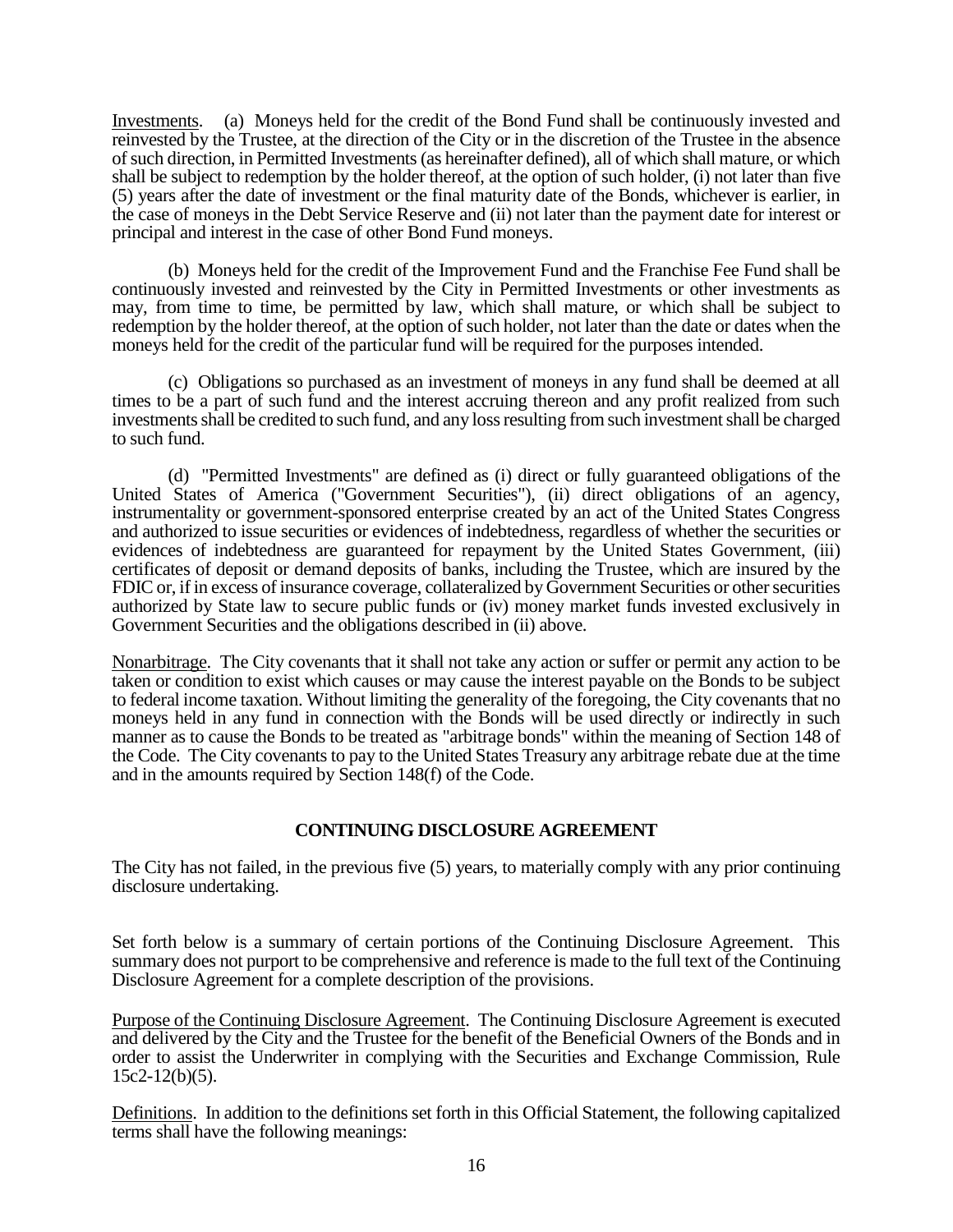"Annual Report" shall mean any Annual Report provided by the City pursuant to, and as described in, the Continuing Disclosure Agreement.

"Beneficial Owner" of a Bond shall mean any person who has or shares the power, directly or indirectly, to make investment decisions concerning ownership of any Bonds (including persons holding Bonds through nominees, depositories or other intermediaries).

"Dissemination Agent" shall mean the Trustee, acting in its capacity as Dissemination Agent, or any successor Dissemination Agent designated in writing by the City and which has filed with the Trustee a written acceptance of such designation.

"EMMA" shall mean the Electronic Municipal Market Access system as described in 1934 Act Release No. 59062 and maintained by the MSRB for purposes of the Rule.

"Financial Obligation" shall mean a

(A) Debt obligation;

(B) Derivative instrument entered into in connection with, or pledged as security or a source of payment for, an existing or planned debt obligation; or

 $(C)$  Guarantee of obligations described in  $(A)$  or  $(B)$ .

The term Financial Obligation shall not include municipal securities as to which a final official statement has been provided to the MSRB consistent with this rule.

"Listed Events" shall mean any of the events listed hereunder.

"MSRB" shall mean the Municipal Securities Rulemaking Board.

"Rule" shall mean Rule  $15c2-12(b)(5)$  adopted by the Securities and Exchange Commission under the Securities Exchange Act of 1934, as the same may be amended from time to time.

Provision of Annual Report. (a) The City shall, or cause the Dissemination Agent to, not later than one hundred eighty (180) days after the end of the City's fiscal year (presently December 31), commencing with the report after the end of the 2020 fiscal year, provide to the MSRB, through its continuing disclosure service portal provided through EMMA at http://www.emma.msrb.org or any similar system acceptable to the Securities and Exchange Commission, an Annual Report which is consistent with the requirements of the Continuing Disclosure Agreement. The Annual Report shall be in electronic format as prescribed by the MSRB and shall be accompanied by identifying information as prescribed by the MSRB. The Annual Report may be submitted as a single document or as separate documents comprising a package and may cross-reference other information as provided in the Continuing Disclosure Agreement; provided that the Financial Statements (defined below) of the City may be submitted separately from the balance of the Annual Report and later than the date required above for the filing of the Annual Report if they are not available by that date, but, in such event, such Financial Statements shall be submitted within thirty (30) days after receipt thereof by the City. If the City's fiscal year changes, it shall give notice of such change in the manner as for a Listed Event.

(b) No later than five (5) days prior to the date specified in subsection (a) for providing the Annual Report to the MSRB, the City shall provide the Annual Report to the Dissemination Agent and the Trustee (if the Trustee is not the Dissemination Agent). If by such date, the Trustee has not received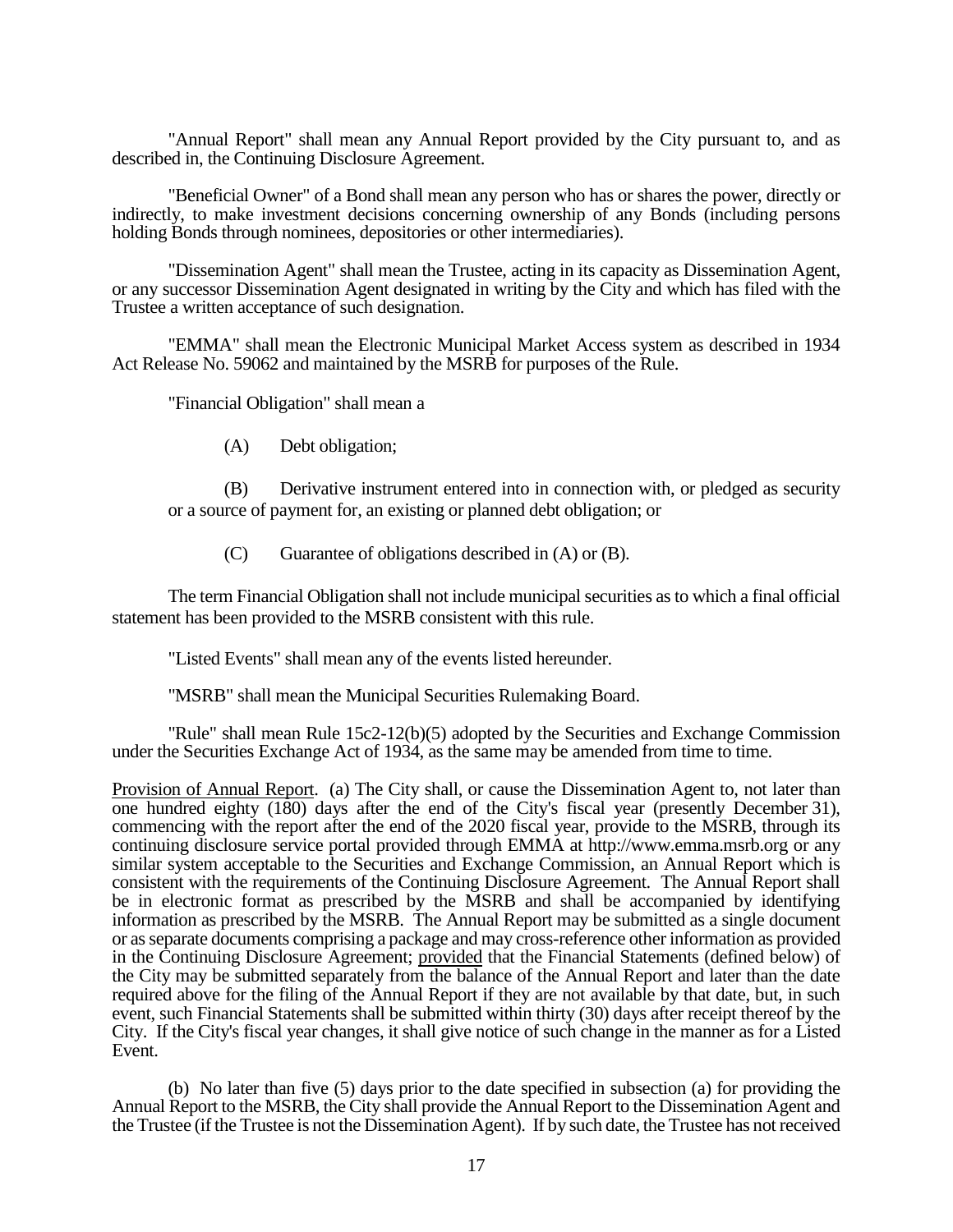a copy of the Annual Report, the Trustee shall contact the City and the Dissemination Agent to determine if the City is in compliance with the first sentence of this subsection (b).

(c) If the Trustee is unable to verify that an Annual Report has been provided to the MSRB by the date required in subsection (a), the Trustee shall send a notice to the MSRB.

Content of Annual Reports. The City's Annual Report shall contain or incorporate by reference the following:

1. Information of the type set forth in this Official Statement under the caption **FINANCIAL INFORMATION**.

2. The annual financial statements of the general fund the City, which (i) need not be audited in accordance with auditing standards generally accepted in the United States of America, (ii) shall be prepared using accounting practices prescribed by Arkansas Code Annotated Section 10-4- 412 as it may be amended from time to time, or any successor statute, and (iii) shall be audited in accordance with and/or required by Arkansas law ("Financial Statements").

Any or all of the items above may be included by specific reference to other documents, including official statements of debt issues of the City or related public entities, which are available to the public on the MSRB's internet website or filed with the Securities and Exchange Commission. The City shall clearly identify each such other document so incorporated by reference.

Reporting of Significant Events. (a) This caption describes the giving of notices of the occurrence of any of the following events:

- 1. Principal and interest payment delinquencies.
- 2. Non-payment related defaults, if material.
- 3. Unscheduled draws on debt service reserves reflecting financial difficulties.
- 4. Unscheduled draws on credit enhancements reflecting financial difficulties.
- 5. Substitution of credit or liquidity providers, or their failure to perform.
- 6. Adverse tax opinions, the issuance by the Internal Revenue Service of proposed or final determinations of taxability, Notices of Proposed Issue (IRS Form 5701-TEB) or other material notices or determinations with respect to the tax status of the security, or other material events affecting the tax-exempt status of the security.
- 7. Modification to rights of security holders, if material.
- 8. Bond calls (excluding mandatory sinking fund redemptions), if material.
- 9. Defeasances and tender offers.
- 10. Release, substitution, or sale of property securing repayment of the securities, if material.
- 11. Rating changes.
- 12. Bankruptcy, insolvency, receivership or similar event of the City.
- 13. The consummation of a merger, consolidation or acquisition involving the City or the sale of all or substantially all of the assets of the City, other than in the ordinary course of business, the entry into a definitive agreement to undertake such action or the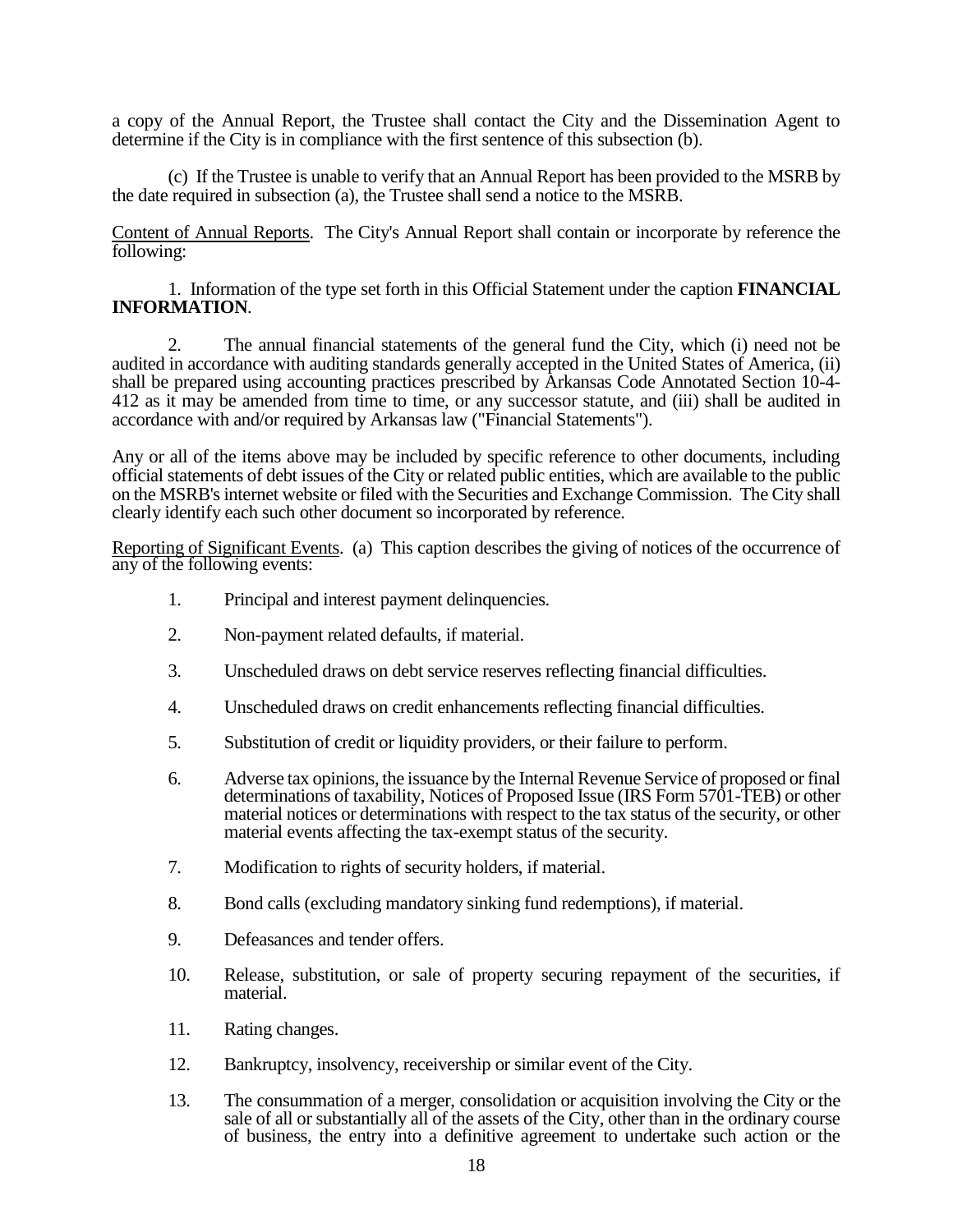termination of a definitive agreement relating to any such actions, other than pursuant to its terms, if material.

- 14. Appointment of a successor or additional trustee or the change of name of a trustee, if material.
- 15. Incurrence of a Financial Obligation of the obligated person, if material, or agreement to covenants, events of default, remedies, priority rights, or other similar terms of a Financial Obligation of the obligated person, any of which affect security holders, if material; and
- 16. Default, event of acceleration, termination event, modification of terms, or other similar events under the terms of a Financial Obligation of the obligated person, any of which reflect financial difficulties.

(b) After the occurrence of a Listed Event (excluding a Listed Event described in  $(a)(8)$ above), the City shall promptly notify the Dissemination Agent (if other than the City) in writing. Such notice shall instruct the Dissemination Agent to report the occurrence.

(c) After the occurrence of any of the Listed Events, the City shall file, a timely manner not in excess of ten (10) business days after the occurrence of such Listed Event, a notice of such occurrence with the Trustee, the Dissemination Agent (if other than the City) and the MSRB, through its continuing disclosure service portal provided through EMMA at http://www.msrb.emma.org or any other similar system that is acceptable to the Securities and Exchange Commission. Each notice of the occurrence of a Listed Event shall be captioned "Notice of Material Event" and shall be filed in electronic format as prescribed by the MSRB and shall be accompanied by identifying information as prescribed by the MSRB. Notwithstanding the foregoing, notice of the Listed Event described in subsection (a) (8) need not be given under this subsection any earlier than the notice for the underlying event is given to registered owners of affected Bonds pursuant to the terms of the Bonds.

Termination of Reporting Obligation. The City's obligations under the Continuing Disclosure Agreement shall terminate upon the defeasance, prior redemption or payment in full of all the Bonds.

Dissemination Agent. The City may, from time to time, appoint or engage a Dissemination Agent to assist it in carrying out its obligations under the Continuing Disclosure Agreement, and may discharge any such Agent, with or without appointing a successor Dissemination Agent. The Dissemination Agent shall not be responsible in any manner for the content of any notice or report prepared by the City pursuant to the Continuing Disclosure Agreement. If at any time there is not any other designated Dissemination Agent, the Trustee shall be the Dissemination Agent. The initial Dissemination Agent shall be the Trustee.

Amendment; Waiver. Notwithstanding any other provision of the Continuing Disclosure Agreement, the City and the Trustee may amend the Continuing Disclosure Agreement, and any provisions of the Continuing Disclosure Agreement may be waived, provided that the following conditions are satisfied:

(a) If the amendment or waiver relates to the requirements for providing an Annual Report, to the contents of the Annual Report or the reporting of Listed Events, it may only be made in connection with a change in circumstances that arises from a change in legal requirements, change in law, or change in the identity, nature or status of an obligated person with respect to the Bonds, or the type of business conducted;

(b) The undertaking, as amended or taking into account such waiver, would, in the opinion of nationally recognized bond counsel, have complied with the requirements of the Rule at the time of the original issuance of the Bonds, after taking into account any amendments or interpretations of the Rule, as well as any change in circumstances; and

(c) The amendment or waiver either (i) is approved by the Beneficial Owners of the Bonds in the same manner as provided in the Authorizing Ordinance for amendments to the Authorizing Ordinance with the consent of Beneficial Owners, or (ii) does not, in the opinion of the Trustee, materially impair the interests of the Beneficial Owners of the Bonds.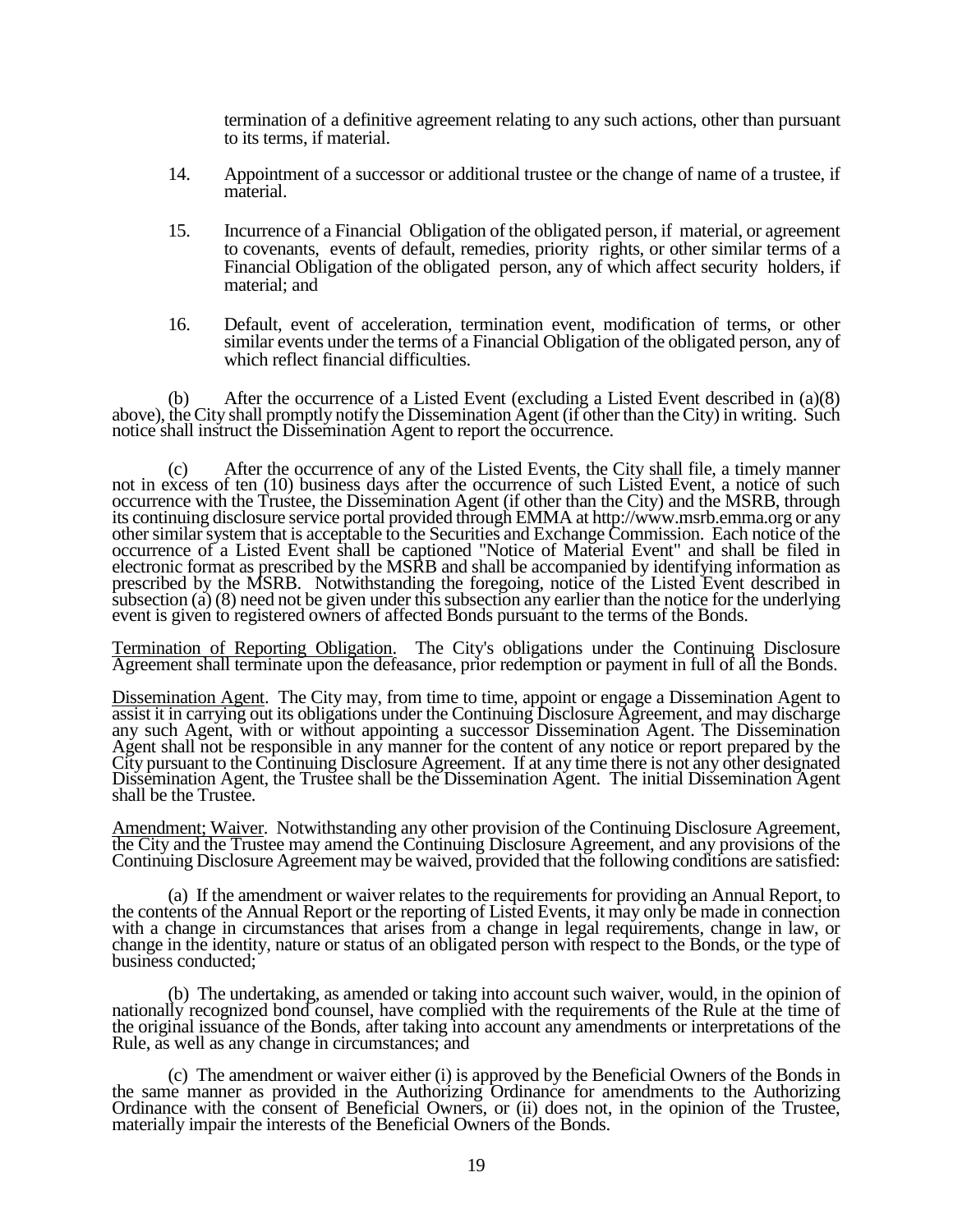In the event of any amendment or waiver of a provision of the Continuing Disclosure Agreement, the City shall describe such amendment in the next Annual Report, and shall include, as applicable, a narrative explanation of the reason of the amendment or waiver and its impact on the type (or in the case of a change of accounting principles, on the presentation) of financial information or operating data being presented by the City. In addition, if the amendment relates to the accounting principles to be followed in preparing financial statements, (i) notice of such change shall be given in the same manner as for a Listed Event, and (ii) the Annual Report for the year in which the change is made should present a comparison (in narrative form and also, if feasible, in quantitative form) between the financial statements as prepared on the basis of the new accounting principles and those prepared on the basis of the former accounting principles.

Additional Information. Nothing in the Continuing Disclosure Agreement shall be deemed to prevent the City from disseminating any other information, using the means of dissemination set forth in the Continuing Disclosure Agreement or any other means of communication, or including any other information in any Annual Report or notice of occurrence of a Listed Event, in addition to that which is required by the Continuing Disclosure Agreement. If the City chooses to include any information in any Annual Report or notice of occurrence of a Listed Event in addition to that which is specifically required by the Continuing Disclosure Agreement, the City shall have no obligation under the Continuing Disclosure Agreement to update such information or include it in any future Annual Report or notice of occurrence of a Listed Event.

Default. In the event of a failure of the City or the Trustee to comply with any provision of the Continuing Disclosure Agreement, the Trustee, the City or any Beneficial Owner may (and the Trustee, at the request of the Underwriter or the Beneficial Owners of at least 25% aggregate principal amount of outstanding Bonds, shall) take such actions as may be necessary and appropriate, including seeking mandamus or specific performance by court order, to cause the City or the Trustee, as the case may be, to comply with its obligations under the Continuing Disclosure Agreement. A default under the Continuing Disclosure Agreement shall not be deemed a default under the Authorizing Ordinance, and the sole remedy under the Continuing Disclosure Agreement in the event of any failure of the City or the Trustee to comply with the Continuing Disclosure Agreement shall be an action to compel performance.

Duties of Trustee and Dissemination Agent and Right of Indemnity. The Dissemination Agent (if other than the Trustee) and the Trustee in its capacity as Dissemination Agent shall have only such duties as are specifically set forth in the Continuing Disclosure Agreement, and the City agrees to indemnify and save the Dissemination Agent and the Trustee, their officers, directors, employees and agents, harmless against any loss, expense and liabilities which they may incur arising out of or in the exercise or performance of their powers and duties hereunder, including the costs and expenses (including attorney's fees) of defending against any claim of liability, but excluding liabilities due to the Dissemination Agent's or the Trustee's gross negligence or willful misconduct.

Beneficiaries. The Continuing Disclosure Agreement shall inure solely to the benefit of the City, the Trustee, the Dissemination Agent, the Underwriter and the Beneficial Owners and shall create no rights in any other person or entity.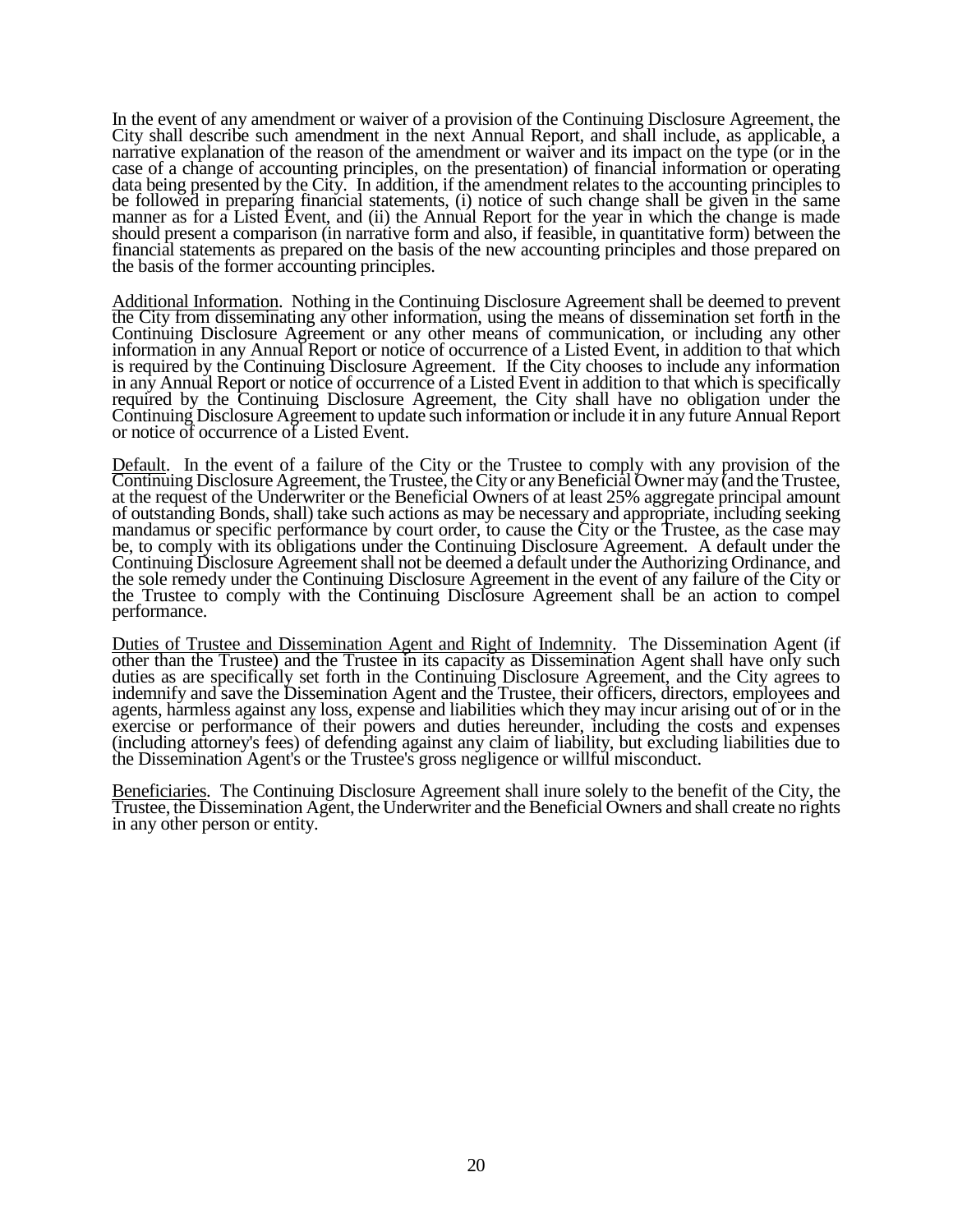## **FINANCIAL INFORMATION**

The Pledged Revenues pledged to the payment of the Bonds consist of franchise fees imposed by the City for products and services furnished or rendered by various public utilities within the City's corporate limits for the permission to occupy the streets, highways or other public places within the City. The maximum amount of the franchise fee that may be charged is the greater of 4.25% or the amount in effect on January 1, 1997, unless agreed to by the affected utility or approved by the voters of the City. The City charges a franchise fee based upon the gross revenues received by the public utility during the preceding calendar year from residential and commercial customers in the City as follows:

| <b>Public Utility</b>     | Charge Levy | Payable   |
|---------------------------|-------------|-----------|
| Suddenlink                | 5.00%       | Quarterly |
| Entergy                   | 4.25        | Quarterly |
| $AT&T*$                   | 4.25        | Quarterly |
| <b>Centerpoint Energy</b> | 4.25        | Monthly   |
|                           |             |           |

\* AT&T pays a franchise fee for telephone and video service.

Set forth below is a table showing the Pledged Revenues received for the past five years from each public utility:

|      |           | Centerpoint   |          |            |            |
|------|-----------|---------------|----------|------------|------------|
|      | Entergy   | <b>Energy</b> | AT&T     | Suddenlink | Year Total |
| 2015 | \$343,410 | \$114,500     | \$31,620 | \$85,337   | \$574,867  |
| 2016 | 371,950   | 78,497        | 31,620   | 82,143     | 564,210    |
| 2017 | 356,501   | 77,366        | 31,620   | 76,015     | 541,502    |
| 2018 | 263,569   | 108,954       | 31,620   | 73,242     | 477,185    |
| 2019 | 332,575   | 96,913        | 31,620   | 73,482     | 534,590    |

The City collects franchise fees from companies that are not public utilities. This includes Republic Service, Inc. ("Republic") which provides solid waste collection services in the City. The City received \$22,186.49 of franchise fees from Republic in 2019. The City also received \$500 in franchise fees from Lifenet in 2019 for the operation of an ambulance service in the City. **The franchise fees paid by Republic and Lifenet are not pledged to the payment of the Bonds.**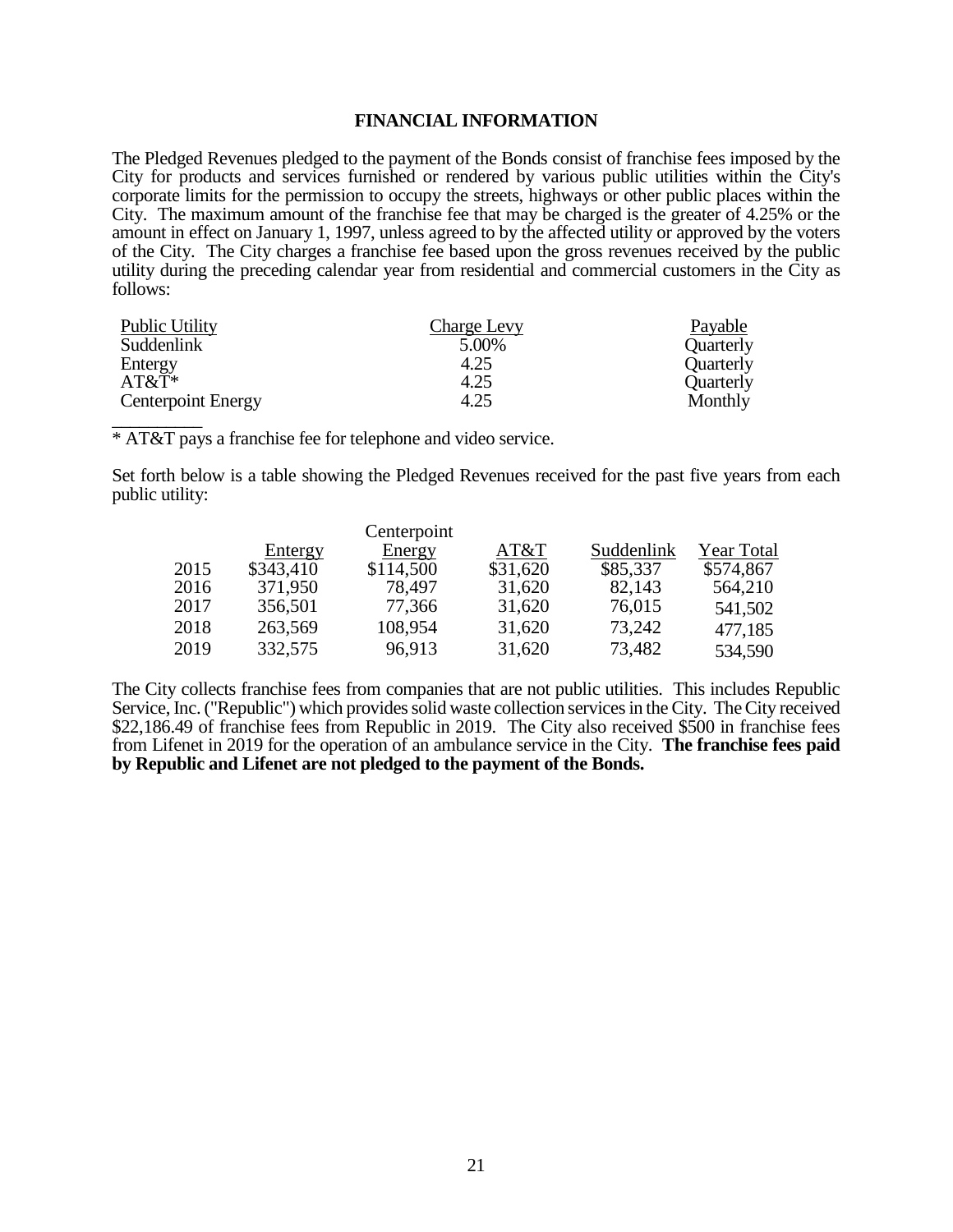## **DEBT SERVICE COVERAGE**

The following table shows the net revenues available for debt service based upon Pledged Revenues collected in 2019, the amount of maximum annual debt service for the Bonds and the Parity Bonds, and the extent to which debt service on the Bonds and the Parity Bonds is covered by such funds:

| Pledged Revenues Available for Debt Service <sup>(A)</sup>                        | \$534,590 |
|-----------------------------------------------------------------------------------|-----------|
| Maximum Annual Debt Service Requirements<br>For Bonds <sup><math>(B)</math></sup> | 345,725   |
| Debt Service Coverage (A/B)                                                       | 1.55X     |

[Remainder of page intentionally left blank]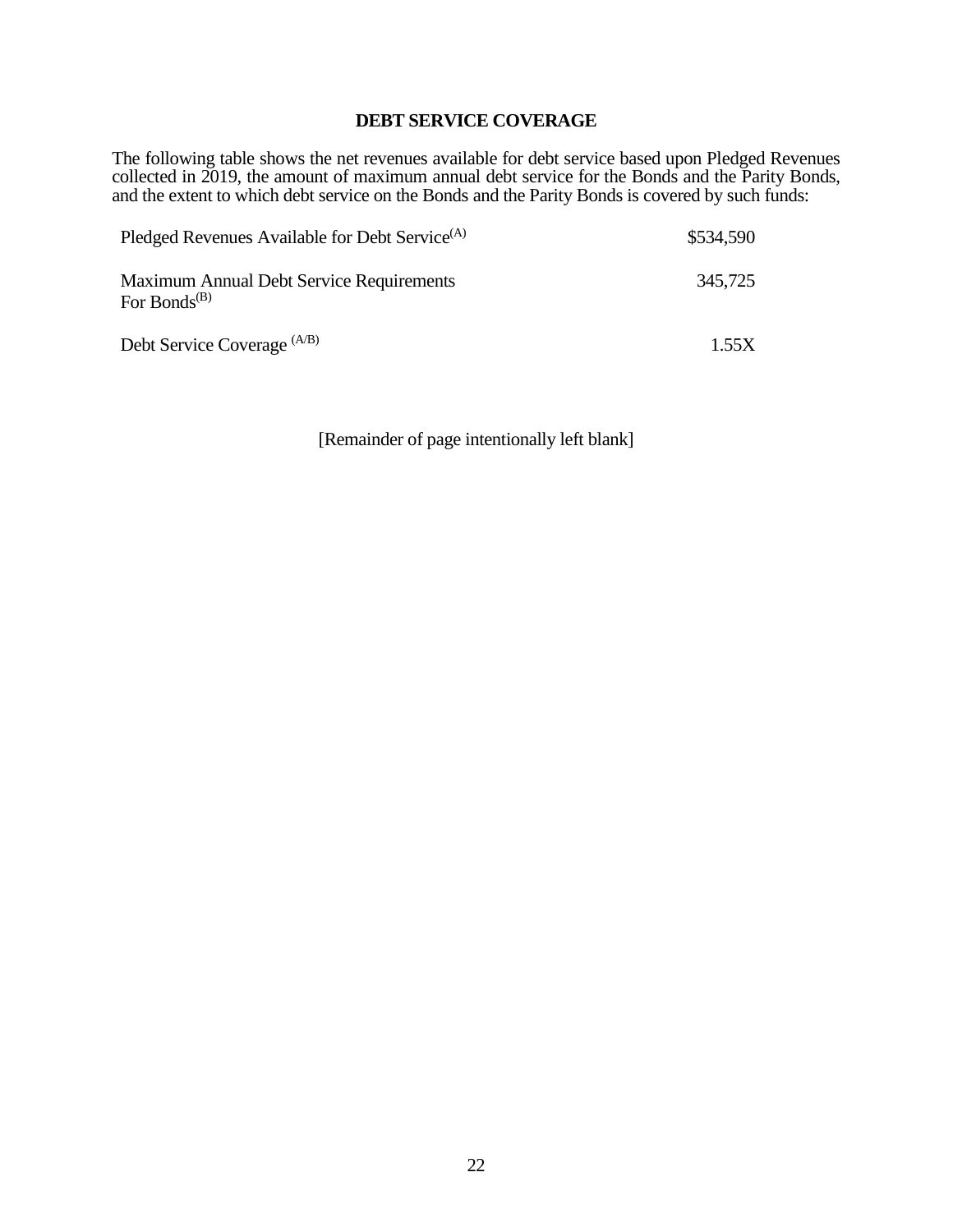## **DEBT SERVICE REQUIREMENTS**

Set forth below are the debt service requirements for the Bonds:

| Year   | Principal   | <b>Interest</b> | Total            |
|--------|-------------|-----------------|------------------|
| 2021   | \$175,000   | \$168,177.11    | 343,177.11<br>\$ |
| 2022   | 195,000     | 149,932.50      | 344,932.50       |
| 2023   | 195,000     | 147,495.00      | 342,495.00       |
| 2024   | 200,000     | 145,057.50      | 345,057.50       |
| 2025   | 200,000     | 142,557.50      | 342,557.50       |
| 2026   | 205,000     | 140,057.50      | 345,057.50       |
| 2027   | 205,000     | 137,495.00      | 342,495.00       |
| 2028   | 210,000     | 134,932.50      | 344,932.50       |
| 2029   | 210,000     | 132,307.50      | 342,307.50       |
| 2030   | 215,000     | 129,682.50      | 344,682.50       |
| 2031   | 215,000     | 126,995.00      | 341,995.00       |
| 2032   | 220,000     | 122,695.00      | 342,695.00       |
| 2033   | 225,000     | 118,295.00      | 343,295.00       |
| 2034   | 230,000     | 113,795.00      | 343,795.00       |
| 2035   | 235,000     | 109,195.00      | 344,195.00       |
| 2036   | 240,000     | 104,495.00      | 344,495.00       |
| 2037   | 245,000     | 99,215.00       | 344,215.00       |
| 2038   | 250,000     | 93,825.00       | 343,825.00       |
| 2039   | 255,000     | 88,325.00       | 343,325.00       |
| 2040   | 260,000     | 82,587.50       | 342,587.50       |
| 2041   | 265,000     | 76,737.50       | 341,737.50       |
| 2042   | 275,000     | 70,112.50       | 345,112.50       |
| 2043   | 280,000     | 63,237.50       | 343,237.50       |
| 2044   | 285,000     | 56,237.50       | 341,237.50       |
| 2045   | 295,000     | 49,112.50       | 344,112.50       |
| 2046   | 300,000     | 41,737.50       | 341,737.50       |
| 2047   | 310,000     | 33,862.50       | 343,862.50       |
| 2048   | 320,000     | 25,725.00       | 345,725.00       |
| 2049   | 325,000     | 17,325.00       | 342,325.00       |
| 2050   | 335,000     | 8,793.76        | 343,793.76       |
| Totals | \$7,375,000 | \$2,929,998.37  | \$10,304,998.37  |

### **LEGAL MATTERS**

Legal Proceedings. There is no litigation pending seeking to restrain or enjoin the issuance or delivery of the Bonds, or questioning or affecting the legality of the Bonds or the proceedings and authority under which the Bonds are to be issued, or questioning the right of the City to adopt the Authorizing Ordinance or to issue the Bonds.

Legal Opinions. Legal matters incident to the authorization and issuance of the Bonds are subject to the unqualified approving opinion of Friday, Eldredge & Clark, LLP, Little Rock, Arkansas, Bond Counsel.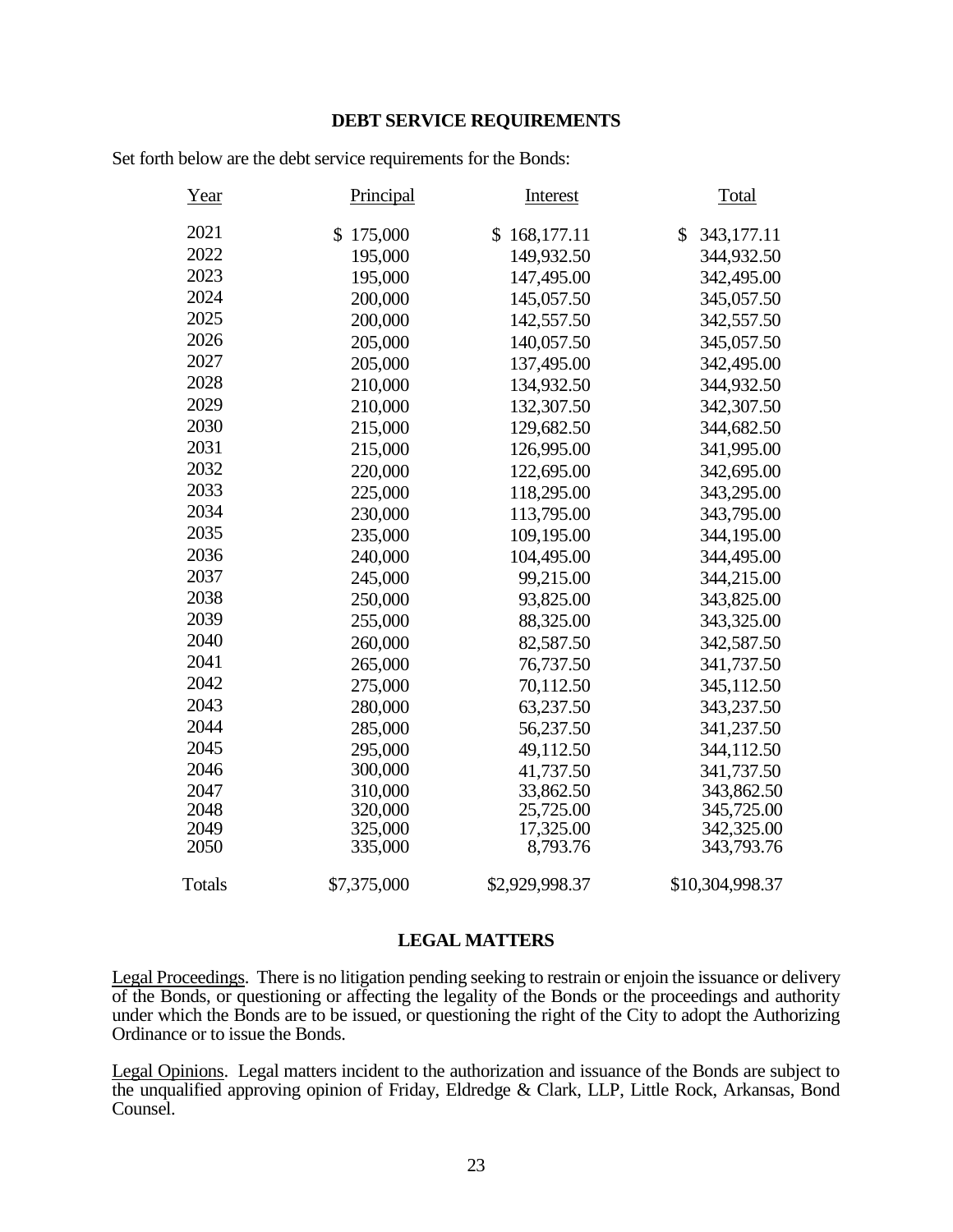Tax Exemption. In the opinion of Bond Counsel, interest on the Bonds under existing law (a) is excluded from gross income for federal income tax purposes and (b) is not an item of tax preference for purposes of the federal alternative minimum tax imposed on individuals and corporations; however, it should be noted that with respect to corporations (as defined for federal income tax purposes), such interest is taken into account in determining adjusted current earnings for the purpose of computing the alternative minimum tax. The opinions set forth the preceding sentence are subject to the condition that the City comply with all requirements of the Internal Revenue Code of 1986, as amended (the "Code") that must be satisfied subsequent to the issuance of the Bonds in order that interest thereon be (or continue to be) excluded from gross income for federal income tax purposes. These requirements generally relate to arbitrage, the use of the proceeds of the Bonds and the System. Failure to comply with certain of such requirements could cause the interest on the Bonds to be so included in gross income retroactive to the date of issuance of the Bonds. The City has covenanted to comply with all such requirements in the Authorizing Ordinance.

Prospective purchasers of the Bonds should be aware that (i) with respect to insurance companies subject to the tax imposed by Section 831 of the Code, Section 832(b)(5)(B)(i) reduces the deduction for loss reserves by 15 percent of the sum of certain items, including interest on the Bonds, (ii) interest on the Bonds earned by certain foreign corporations doing business in the United States could be subject to a branch profits tax imposed by Section 884 of the Code, (iii) passive investment income including interest on the Bonds, may be subject to federal income taxation under Section 1375 of the Code for Subchapter S corporations that have Subchapter C earnings and profits at the close of the taxable year if greater than 25% of the gross receipts of such Subchapter S corporation is passive investment income and (iv) Section 86 of the Code requires recipients of certain Social Security and certain Railroad Retirement benefits to take into account in determining gross income, receipts or accruals of interest on the Bonds.

Prospective purchasers of the Bonds should be further aware that Section 265 of the Code denies a deduction for interest on indebtedness incurred or continued to purchase or carry the Bonds or, in the case of a financial institution, that portion of an owner's interest expense allocated to interest on the Bonds, except with respect to certain financial institutions (within the meaning of Section 265(b)(5) of the Code).

An exception allows a deduction for certain interest expense allocable to the "qualified tax-exempt obligations." The City has designated the Bonds as "qualified tax-exempt obligations" and has covenanted not to use the Improvements or the proceeds of the Bonds in a manner which would cause the Bonds to be "private activity bonds," within the meaning of the Code, and has represented that the City and its subordinate entities have not and do not expect to issue more than \$10,000,000 of such tax-exempt obligations (other than private-activity bonds (excluding from that term "qualified 501(c)(3) bonds" under Section 145 of the Code)) during calendar year 2020.

Prospective purchasers of the Bonds should also be aware that Section 17 of Act 785 of the Acts of Arkansas of 1993 added new subsections (b) and (c) to Section 26-51-431 of the Arkansas Code of 1987 Annotated. Subsection (b) states that Section 265(a) of the Internal Revenue Code is adopted for the purpose of computing Arkansas corporation income tax liability. Subsection (c) provides that in computing Arkansas corporation income tax liability, no deduction shall be allowed for interest "on indebtedness incurred or continued to purchase or carry obligations the interest on which is wholly exempt from the taxes imposed by Arkansas law." On December 8, 1993, the Arkansas Department of Finance and Administration Revenue Division issued Revenue Policy Statement 1993-2, which provides in part:

Financial institutions may continue to deduct interest on indebtedness incurred or continued to purchase or carry obligations which generate tax-exempt income to the same extent that the interest was deductible prior to the adoption of Section 17 of Act 785 of 1993.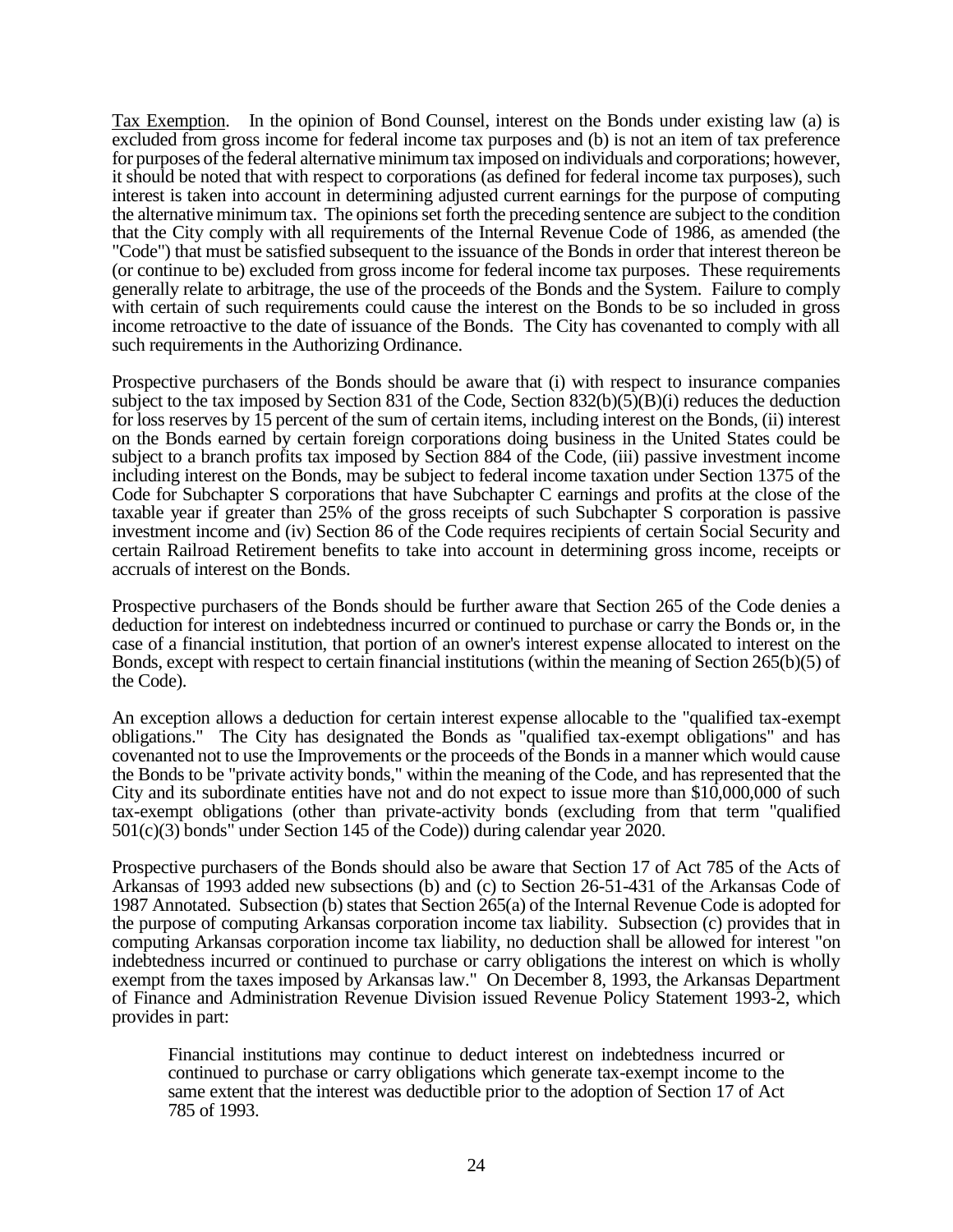In the further opinion of Bond Counsel, under existing law, the interest on the Bonds is exempt from all State income taxes and the Bonds are exempt from property taxation in the State.

Current or future legislative proposals, if enacted into law, may cause interest on the Bonds to be subject, directly or indirectly, to federal income taxation or otherwise prevent holders of the Bonds from realizing the full current benefit of the tax status of such interest. Recent legislative proposals include provisions that would limit the amount of exclusions (including tax-exempt interest) and deductions available to certain high income taxpayers. It cannot be predicted whether or in what form any such proposal might be enacted or whether, if enacted, it would apply to bonds issued prior to enactment. The introduction or enactment of any such legislative proposals may also affect the market price for, or marketability of, the Bonds. Prospective purchasers of the Bonds should consult their own tax advisors regarding any pending or proposed federal or state tax legislation, regulations or litigation, as to which Bond Counsel expresses no opinion.

It is not an event of default on the Bonds if legislation is enacted reducing or eliminating the exclusion of interest on state and local government bonds from gross income for federal or state income tax purposes.

As shown on the cover page of the Official Statement, certain of the Bonds are being sold at an original issue discount (the "Discount Bonds"). The difference between the initial public offering prices, as set forth on the front cover page, of such Discount Bonds and their stated amounts to be paid at maturity constitutes original issue discount treated as interest which is excluded from gross income for federal income tax purposes, as described above.

The amount of original issue discount which is treated as having accrued with respect to such Discount Bond is added to the cost basis of the owner in determining, for federal income tax purposes, gain or loss upon disposition of such Discount Bond (including its sale, redemption, or payment at maturity). Amounts received upon disposition of such Discount Bond which are attributable to accrued original issue discount will be treated as tax-exempt interest, rather than as taxable gain, for federal income tax purposes.

Original issue discount is treated as compounding semiannually, at a rate determined by reference to the yield to maturity of each individual Discount Bond, on days which are determined by reference to the maturity date of such Discount Bond. The amount treated as original issue discount on such Discount Bond for a particular semiannual accrual period is equal to the product of (i) the yield of maturity for such Discount Bond (determined by compounding at the each of accrual period) and (ii) the amount which would have been the tax basis of such Discount Bond at the beginning of the particular accrual period if held by the original purchaser, less the amount of any interest payable for such Discount Bond during the accrual period. The tax basis is determined by adding to the initial public offering price on such Discount Bond the sum of the amounts which have been treated as original issue discount for such purposes during all prior periods. If such Discount Bond is sold between semiannual compounding dates, original issue discount which would have been accrued for that semiannual compounding period for federal income tax purposes is to be apportioned in equal amounts among the days in such compounding period.

Owners of the Discount Bonds should consult their tax advisors with respect to the determination and treatment of original issue discount accrued as of any date and with respect to the state and local tax consequences of owning a Discount Bond.

## **MISCELLANEOUS**

Enforceability of Remedies. Rights of the registered owners of the Bonds and the enforceability of the remedies available under the Authorizing Ordinance may depend on judicial action and may be subject to the valid exercise of the constitutional powers of the United States of America and of the sovereign police powers of the State or other governmental units having jurisdiction, and to the application of